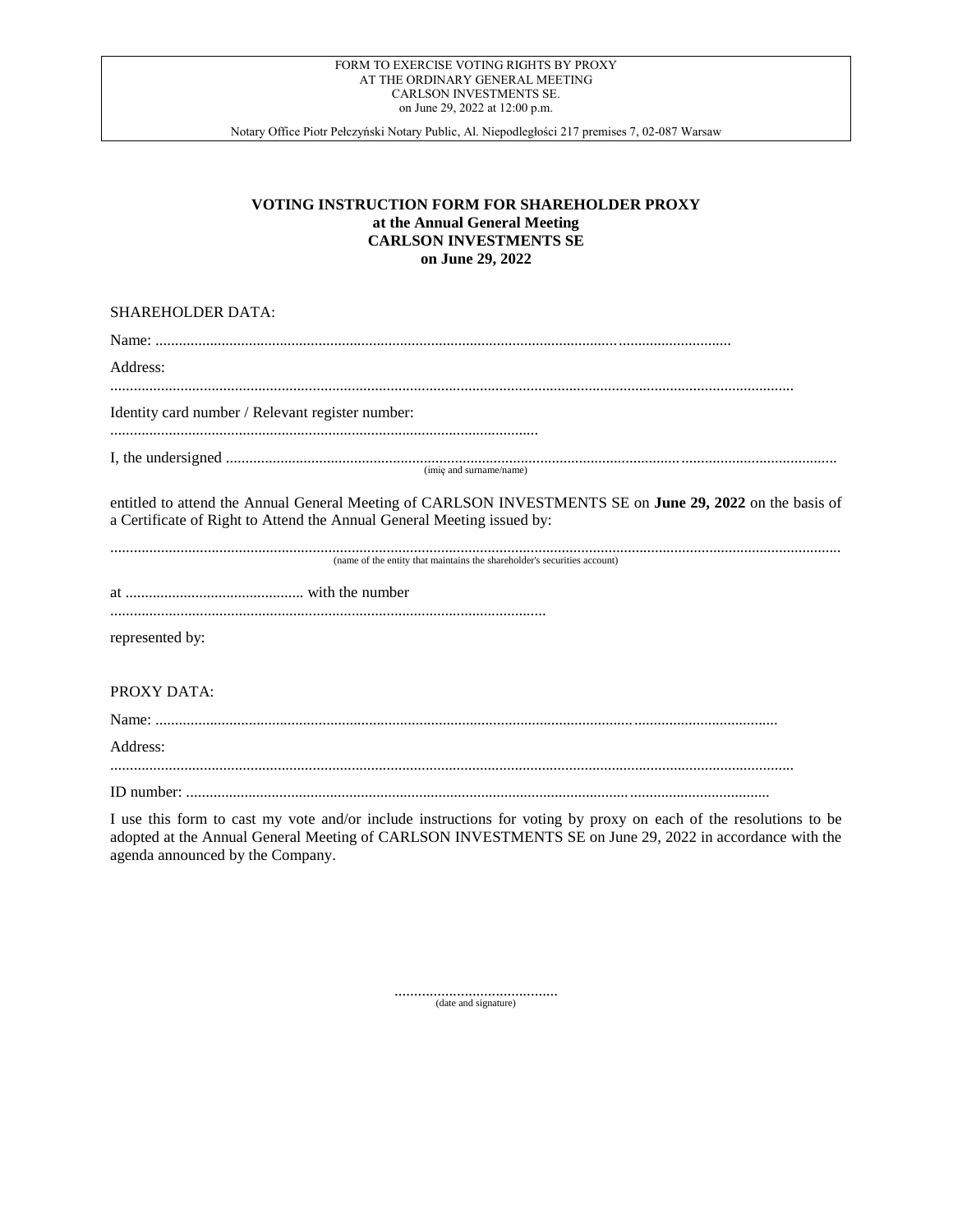Notary Office Piotr Pełczyński Notary Public, Al. Niepodległości 217 premises 7, 02-087 Warsaw

# **Resolution 1 of the Ordinary General** Meeting **CARLSON INVESTMENTS SE. with its seat in Warsaw dated June 29, 2022.**

*on the election of the Chairman of the Meeting.*

### **§ 1**

Pursuant to Art. 409 § 1 of the Commercial Companies Code, the General Meeting appoints .................................... the Chairman of the Ordinary General Meeting.

### **§ 2**

The resolution comes into force as of the date of its adoption.

### **§ 3**

The resolution was passed by secret ballot.

Voting:

| $\mathbf v$ oung. |  |
|-------------------|--|
| Pros:             |  |
| Against:          |  |
|                   |  |

If you vote against Resolution No. ................ on ........................................................,

A shareholder may object below with a request to be entered in the minutes.

Opposition Content\*:

.............................................................................................................................................................

Instructions on how to vote by proxy on the adoption of Resolution No. ....... on ............................................................................................................................................................................................ Content of Instructions\*:

............................................................................................................................................................................................

............................................................................................................................................................................................ ..........................................................................................................................................................................................

.............................................. (signature of the Shareholder)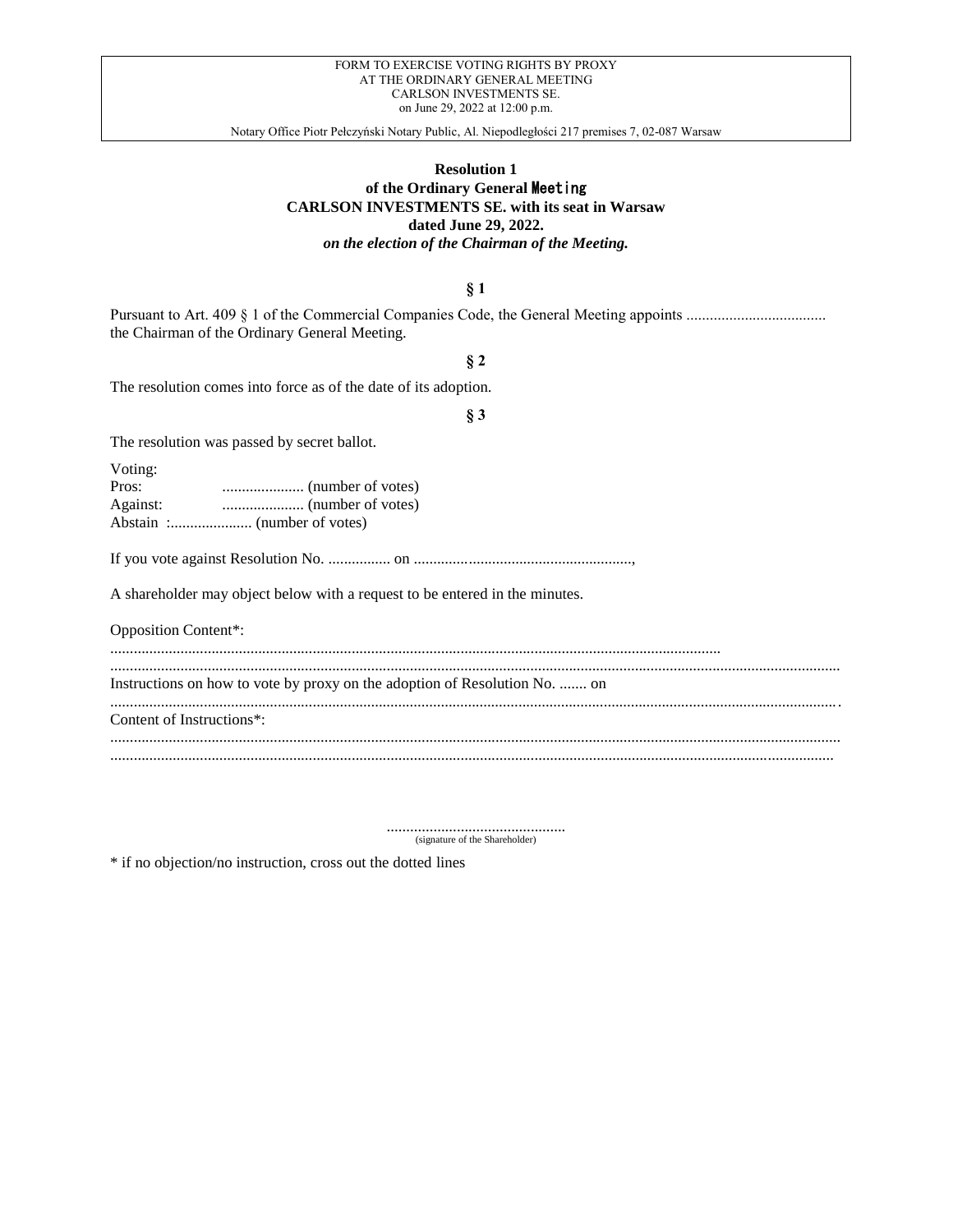# **Resolution 2 of the Ordinary General** Meeting **CARLSON INVESTMENTS SE seated in Warsaw dated June 29, 2022.** *on the adoption of the agenda.*

**§ 1**

The Ordinary General Meeting resolves to adopt the following agenda for the Ordinary General Meeting convened today with the following content:

1. opening of the Ordinary General Meeting and election of the Chairman.

Determining whether the General Meeting was properly convened and whether it is able to pass resolutions.

3. adoption of the agenda

4 Adopt resolutions on:

1) Review and approve the Management Board Report on the Company's and the Group's activities for the financial year from 01-01-2021 to 31-12-2021;

2) to consider and approve the Company's Separate Financial Statements for the fiscal year 01-01-2021 to 31-12- 2021;

3) consideration and approval of the Consolidated Financial Statements of the Company for the financial year from 01-01-2021 to 31-12-2021;

4) Appropriation of net profit for 2021;

5) granting the President of the Management Board a vote of approval for the performance of his duties in 2021;

6) Adoption of the Supervisory Board Report for 2021;

7) acknowledgement of the fulfilment of duties by Members of the Supervisory Board in 2021;

8) increasing the Company's share capital, depriving shareholders of pre-emptive rights and amending the Company's Articles of Association

9) authorizing the Supervisory Board to determine the consolidated text of the Articles of Association.

5 Closing of the Meeting.

### **§ 2**

The resolution comes into force as of the date of its adoption.

Voting:

| Pros:    |  |
|----------|--|
| Against: |  |
|          |  |

If you vote against Resolution No. ................ on ........................................................,

A shareholder may object below with a request to be entered in the minutes.

Opposition Content\*:

............................................................................................................................................................. ............................................................................................................................................................................................

Instructions on how to vote by proxy on the adoption of Resolution No. ....... on

............................................................................................................................................................................................ Content of Instructions\*:

............................................................................................................................................................................................

..........................................................................................................................................................................................

.............................................. (signature of the Shareholder)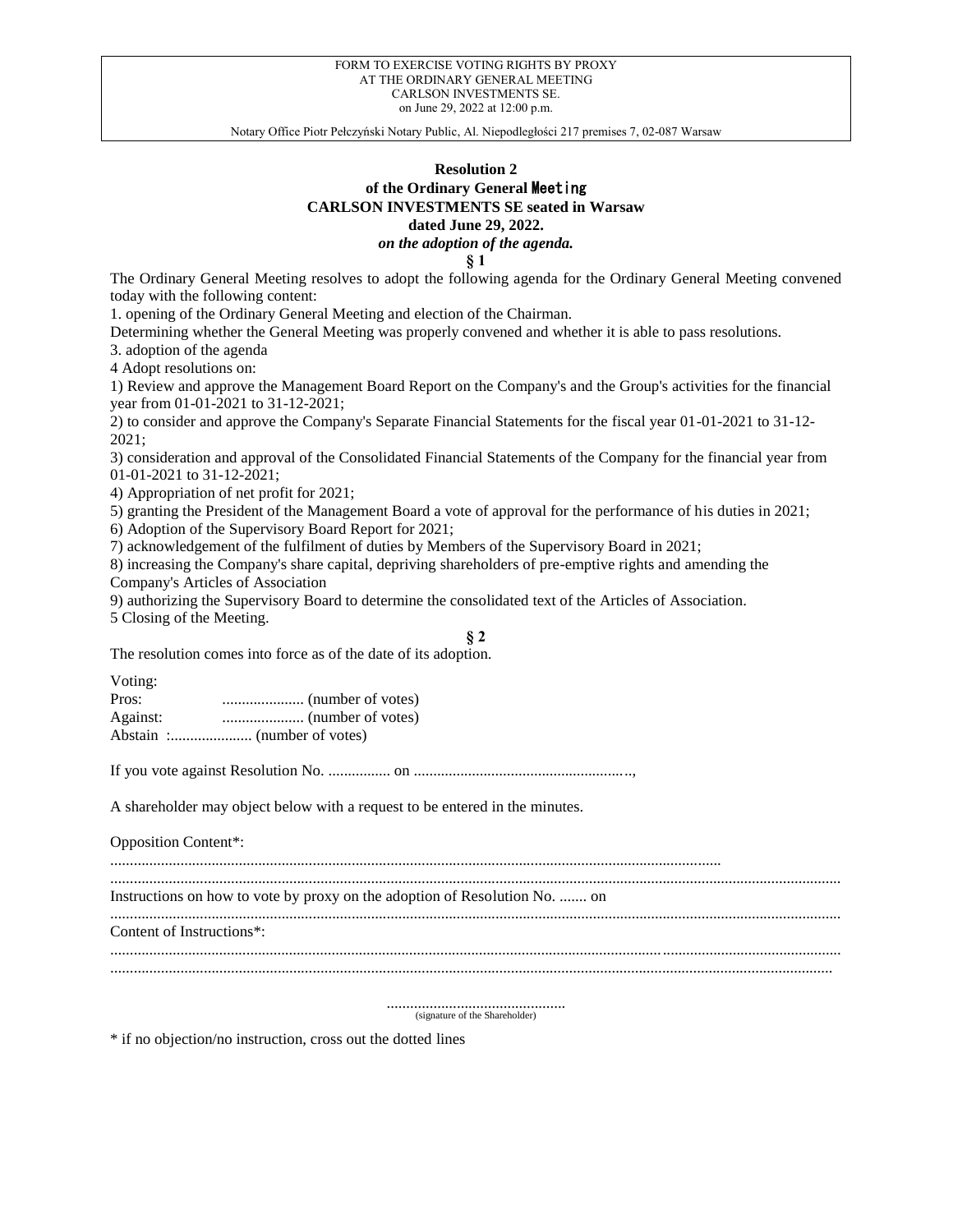# **RESOLUTION NO. 3 of the Ordinary General Meeting CARLSON INVESTMENTS SE seated in Warsaw**

**dated June 29, 2022.**

# **on consideration and approval of the Management Board's Report on the operations of the Company and the Capital Group for the financial year from 01-01-2021 to 31-12-2021**

**[draft].**

Pursuant to Art. 393 item 1 and Art. 395 § 2 item 1 of the Commercial Companies Code, in connection with § 29 par. 1 item 1 of the Company's Articles of Association, it is hereby resolved as follows

**§ 1** The Report of the Board of Directors on the Activities of CARLSON INVESTMENTS and the Group for the financial year from 01.01.2021 to 31.12.2021 is approved.

**§ 2** The resolution comes into force as of the date of its adoption.

**§ 3**

The resolution was adopted by a voice vote.

Voting:

| $\cdots$ |  |
|----------|--|
| Pros:    |  |
| Against: |  |
|          |  |

If you vote against Resolution No. ................ on ........................................................,

.............................................................................................................................................................

A shareholder may object below with a request to be entered in the minutes.

Opposition Content\*:

Instructions on how to vote by proxy on the adoption of Resolution No. ....... on

............................................................................................................................................................................................ Content of Instructions\*:

............................................................................................................................................................................................

..........................................................................................................................................................................................

.............................................. (signature of the Shareholder)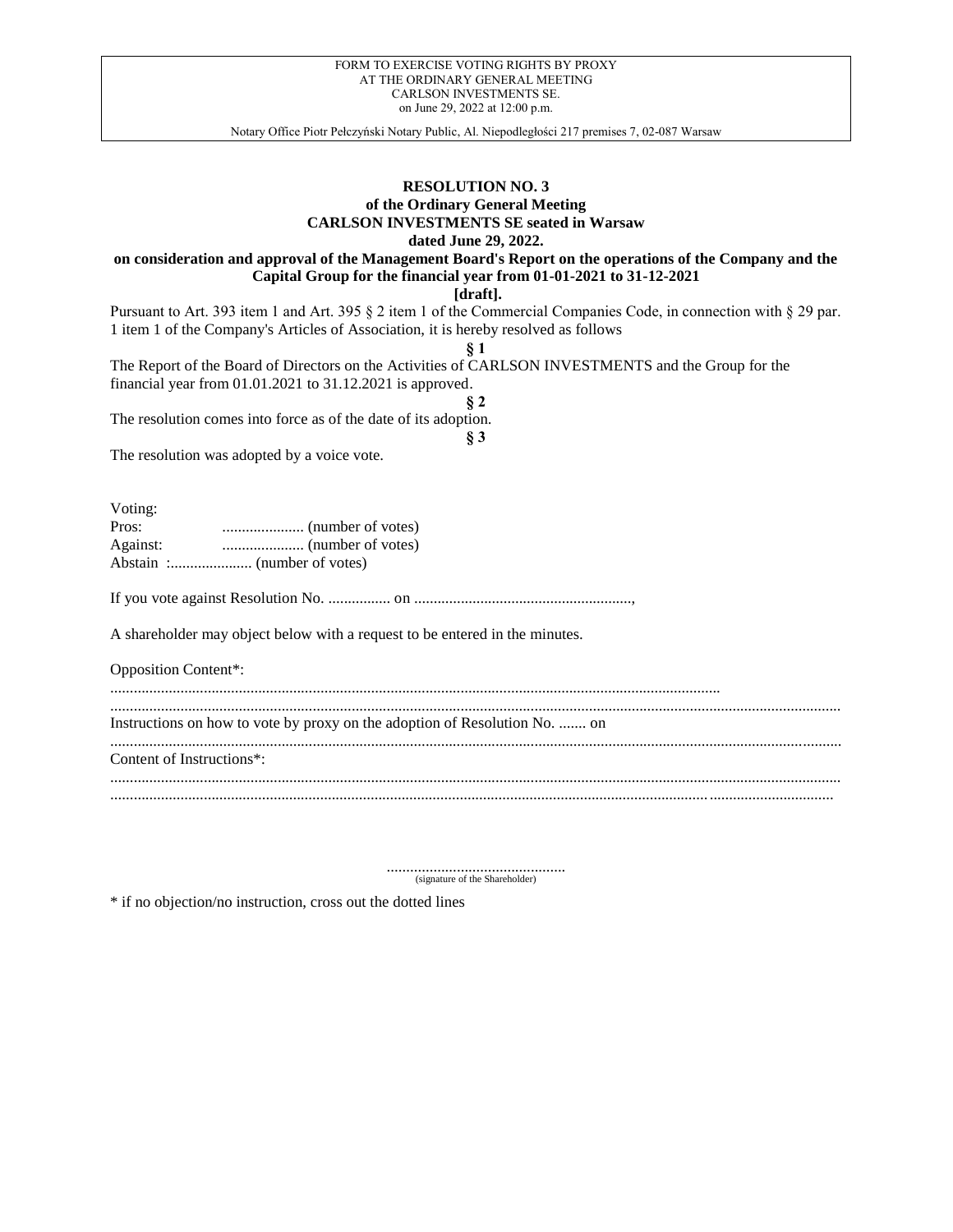# **Resolution 4 of the Ordinary General Meeting CARLSON INVESTMENTS SE seated in Warsaw dated June 29, 2022. on approval of the Separate Financial Statements for the financial year from 01.01.2021 to 31.12.2021. [project].**

Pursuant to Art. 393 item 1 and Art. 395 § 2 item 1 of the Commercial Companies Code, in connection with § 29 par. 1 item 1 of the Company's Articles of Association, it is hereby resolved as follows

**§ 1**

Approved:

Separate Financial Statements for the fiscal year 01-01-2021 through 31-12-2021, including

- 1. Introduction to Financial Statements;
- 2. Separate balance sheet prepared as at 31-12-2021 showing the assets and liabilities of PLN 30,958,444.42 (in words: thirty million nine hundred fifty eight thousand four hundred forty four 42/100 zlotys),
- 3. Separate profit and loss account for the period from 1 January 2021 to 31 December 2021 showing a net profit of PLN 4,391,903.88 (in words: four million three hundred and ninety-one thousand nine hundred and three 88/100 zlotys),
- 4. Statement of changes in unconsolidated equity for the period from January 1, 2021 to December 31, 2021.
- 5. Separate Statement of Cash Flows for the period from January 1, 2021 to December 31, 2021.
- 6. Additional information and explanations.

### **§ 2**

**§ 3**

The resolution comes into force as of the date of its adoption .

The resolution was adopted by a voice vote. Voting: Pros: ..................... (number of votes) Against: ..................... (number of votes) Abstain :..................... (number of votes)

If you vote against Resolution No. ................ on ........................................................,

A shareholder may object below with a request to be entered in the minutes.

Opposition Content\*:

............................................................................................................................................................. ............................................................................................................................................................................................ Instructions on how to vote by proxy on the adoption of Resolution No. ....... on ............................................................................................................................................................................................ Content of Instructions\*: ..........................................................................................................................................................................................

> .............................................. (signature of the Shareholder)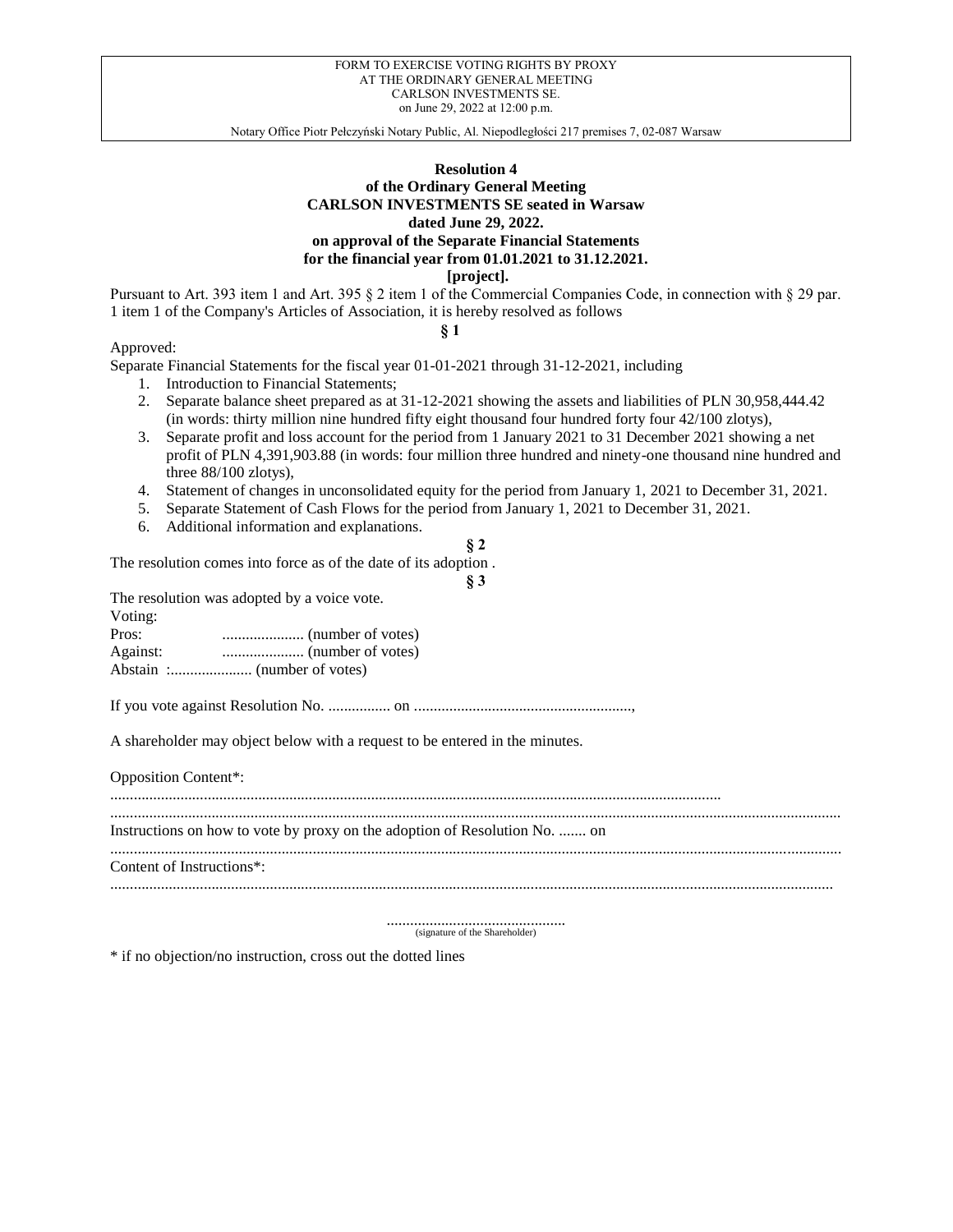# **Resolution 5 of the Ordinary General Meeting CARLSON INVESTMENTS SE seated in Warsaw dated June 29, 2022. on approval of the Consolidated Financial Statements for the financial year from 01.01.2021 to 31.12.2021. [draft].**

Pursuant to Art. 393 item 1 and Art. 395 § 2 item 1 of the Commercial Companies Code, in connection with § 29 par. 1 item 1 of the Company's Articles of Association, it is hereby resolved as follows

**§ 1**

Approved:

Consolidated Financial Statements for the fiscal year 01-01-2021 through 31-12-2021, including

- 1. introduction to financial statements;
- 2. consolidated balance sheet prepared as at 31-12-2021, which on the assets and liabilities side shows a balance sheet total of PLN 38,547,637.97 (in words: thirty eight million five hundred forty seven thousand six hundred thirty seven 97/100 zlotys),
- 3. consolidated profit and loss account for the period from 1-01-2021 to 31-12-2021 showing a net loss of PLN 555,674.90 (say: five hundred fifty five thousand six hundred seventy four 90/100 zlotys),
- 4. statement of changes in consolidated equity for the period from January 1, 2021 to December 31, 2021,
- 5. consolidated statement of cash flows for the period from January 1, 2021 to December 31, 2021,
- 6. additional information and explanations.

### **§ 2**

**§ 3**

The resolution comes into force as of the date of its adoption .

The resolution was adopted by a voice vote. Voting: Pros: ..................... (number of votes) Against: ..................... (number of votes) Abstain :..................... (number of votes)

If you vote against Resolution No. ................ on ........................................................,

A shareholder may object below with a request to be entered in the minutes.

Opposition Content\*:

............................................................................................................................................................. ............................................................................................................................................................................................ Instructions on how to vote by proxy on the adoption of Resolution No. ....... on ............................................................................................................................................................................................ Content of Instructions\*: ..........................................................................................................................................................................................

.............................................. (signature of the Shareholder)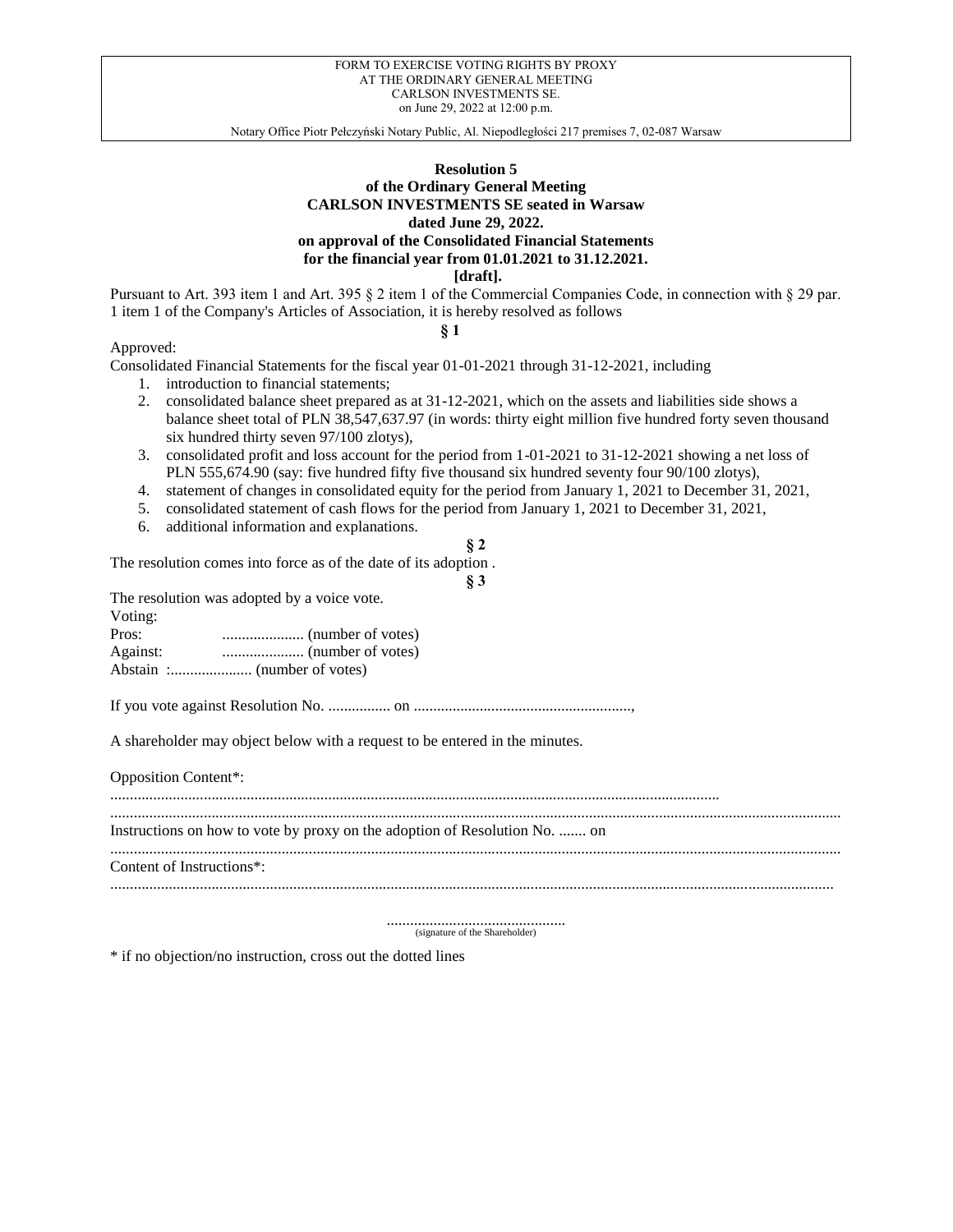Notary Office Piotr Pełczyński Notary Public, Al. Niepodległości 217 premises 7, 02-087 Warsaw

# **Resolution 6 of the Ordinary General Meeting CARLSON INVESTMENTS SE seated in Warsaw dated June 29, 2022. concerning allocation of the net profit for the financial year 2021**

**[project].**

Acting in virtue of art. 395 § 2 item 2 of Commercial Companies Code and § 29 par.1 item 2 of the Company Statute, it is resolved as follows

**§ 1**

It is hereby resolved that the net profit for the financial year from 01-01-2021 to 31-12-2021 in the amount of PLN 4,391,903.88 (in words: four million three hundred and ninety-one thousand nine hundred and three 88/100 zloty) shall be transferred to cover losses from previous years.

| 82                                                                          |
|-----------------------------------------------------------------------------|
| The resolution comes into force as of the date of its adoption.             |
| § 3                                                                         |
| The resolution was adopted by a voice vote.                                 |
| Voting:                                                                     |
|                                                                             |
|                                                                             |
|                                                                             |
|                                                                             |
|                                                                             |
|                                                                             |
| A shareholder may object below with a request to be entered in the minutes. |
|                                                                             |
| <b>Opposition Content*:</b>                                                 |
|                                                                             |
|                                                                             |
| Instructions on how to vote by proxy on the adoption of Resolution No.  on  |
|                                                                             |
| Content of Instructions <sup>*</sup> :                                      |
|                                                                             |

.............................................. (signature of the Shareholder)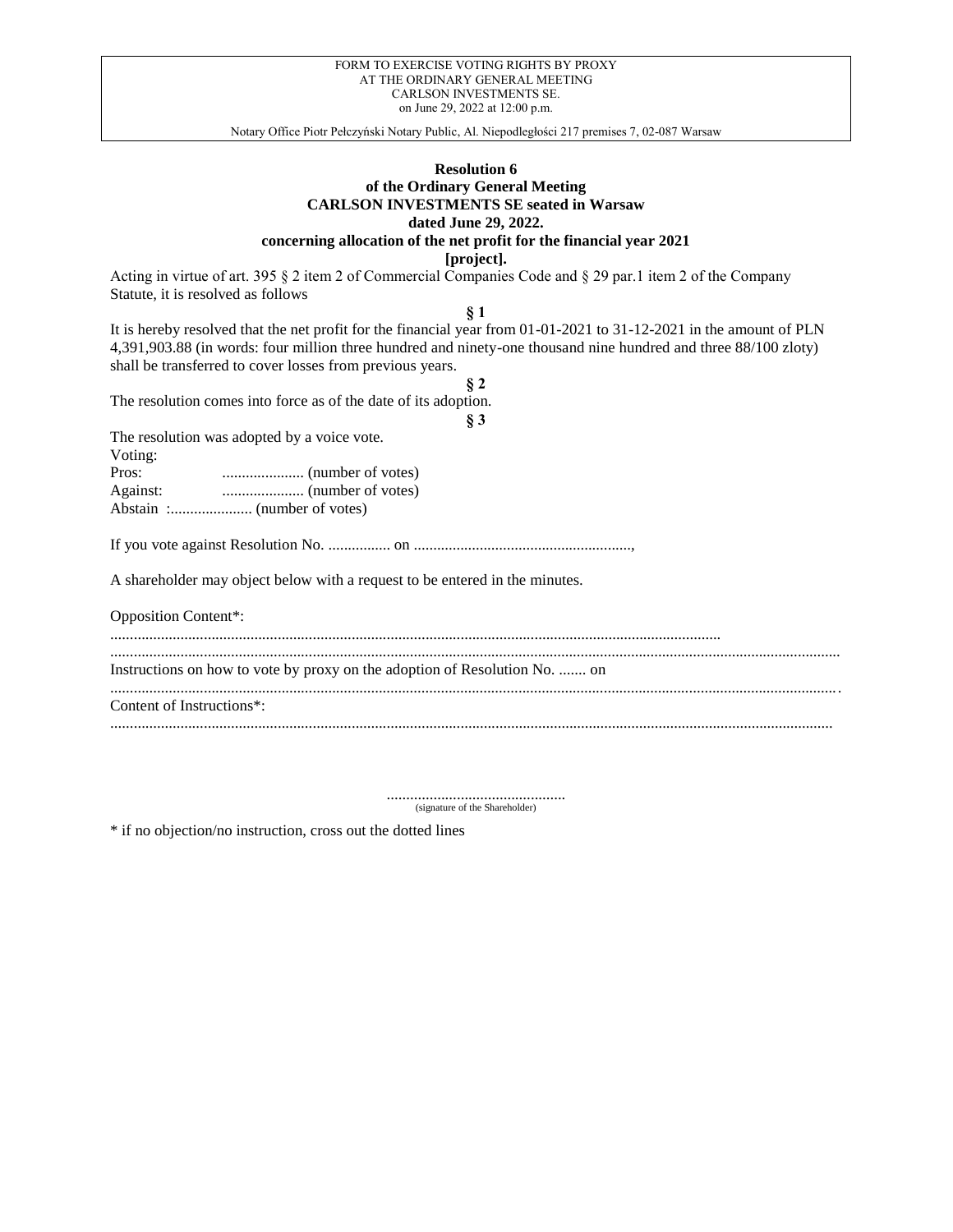Notary Office Piotr Pełczyński Notary Public, Al. Niepodległości 217 premises 7, 02-087 Warsaw

# **Resolution 7 of the Ordinary General Meeting CARLSON INVESTMENTS SE seated in Warsaw dated June 29, 2022.**

# **on granting a vote of acceptance to the President of the Management Board confirming the discharge of his duties in 2021**

**[draft].**

Pursuant to Art. 393 item 1 and Art. 395 § 2 item 3 of the Commercial Companies Code in conjunction with § 29 par. 1 item 3 of the Company's Articles of Association, it is hereby resolved as follows

**§ 1**

Mr. Aleksander Gruszczynski, the President of the Management Board of CARLSON INVESTMENTS European Company, hereby is granted a vote of approval of the discharge of his duties in 2021 for the period from January 1, 2021 to December 31, 2021.

| $\S 2$                                                                      |
|-----------------------------------------------------------------------------|
| The resolution comes into force as of the date of its adoption.             |
| § 3                                                                         |
| The resolution was passed by secret ballot.                                 |
| Voting:                                                                     |
|                                                                             |
|                                                                             |
|                                                                             |
|                                                                             |
| A shareholder may object below with a request to be entered in the minutes. |
| <b>Opposition Content*:</b>                                                 |
| Instructions on how to vote by proxy on the adoption of Resolution No.  on  |
|                                                                             |
| Content of Instructions <sup>*</sup> :                                      |
|                                                                             |

.............................................. (signature of the Shareholder)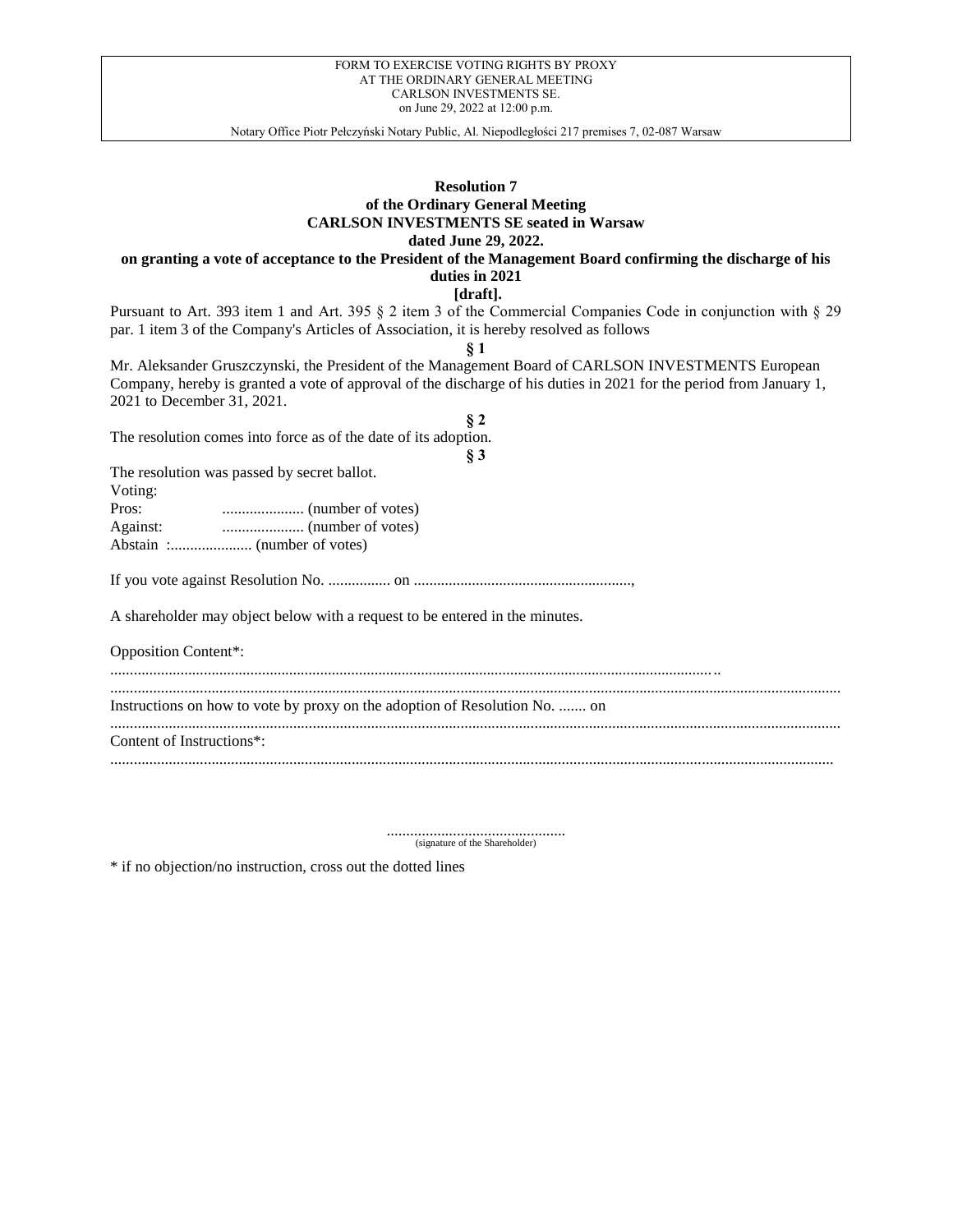Notary Office Piotr Pełczyński Notary Public, Al. Niepodległości 217 premises 7, 02-087 Warsaw

### **Resolution 8 of the Ordinary General Meeting CARLSON INVESTMENTS SE seated in Warsaw dated June 29, 2022.**

**on acknowledgement of the fulfilment of duties by the Member of the Company's Supervisory Board in 2021. [project].**

The Ordinary General Meeting, acting pursuant to Article 393 point 1 and Article 395 § 2 point 3 of the Commercial Companies Code in conjunction with § 29 par.1 point 3 of the Company's Articles of Association, hereby resolves as follows

**§ 1** The Supervisory Board Member of CARLSON INVESTMENTS European Company - Mr.: Serge Telle is hereby granted a vote of approval of the discharge of his duties in 2021 for the period from 01-09-2021 to 31-12-2021.

| 82                                                                          |
|-----------------------------------------------------------------------------|
| The resolution comes into force as of the date of its adoption.             |
| $\S 3$                                                                      |
| The resolution was passed in a secret ballot                                |
| Voting:                                                                     |
|                                                                             |
|                                                                             |
|                                                                             |
|                                                                             |
| A shareholder may object below with a request to be entered in the minutes. |
| <b>Opposition Content*:</b>                                                 |
|                                                                             |
| Instructions on how to vote by proxy on the adoption of Resolution No.  on  |
| Content of Instructions*:                                                   |
|                                                                             |

.............................................. (signature of the Shareholder)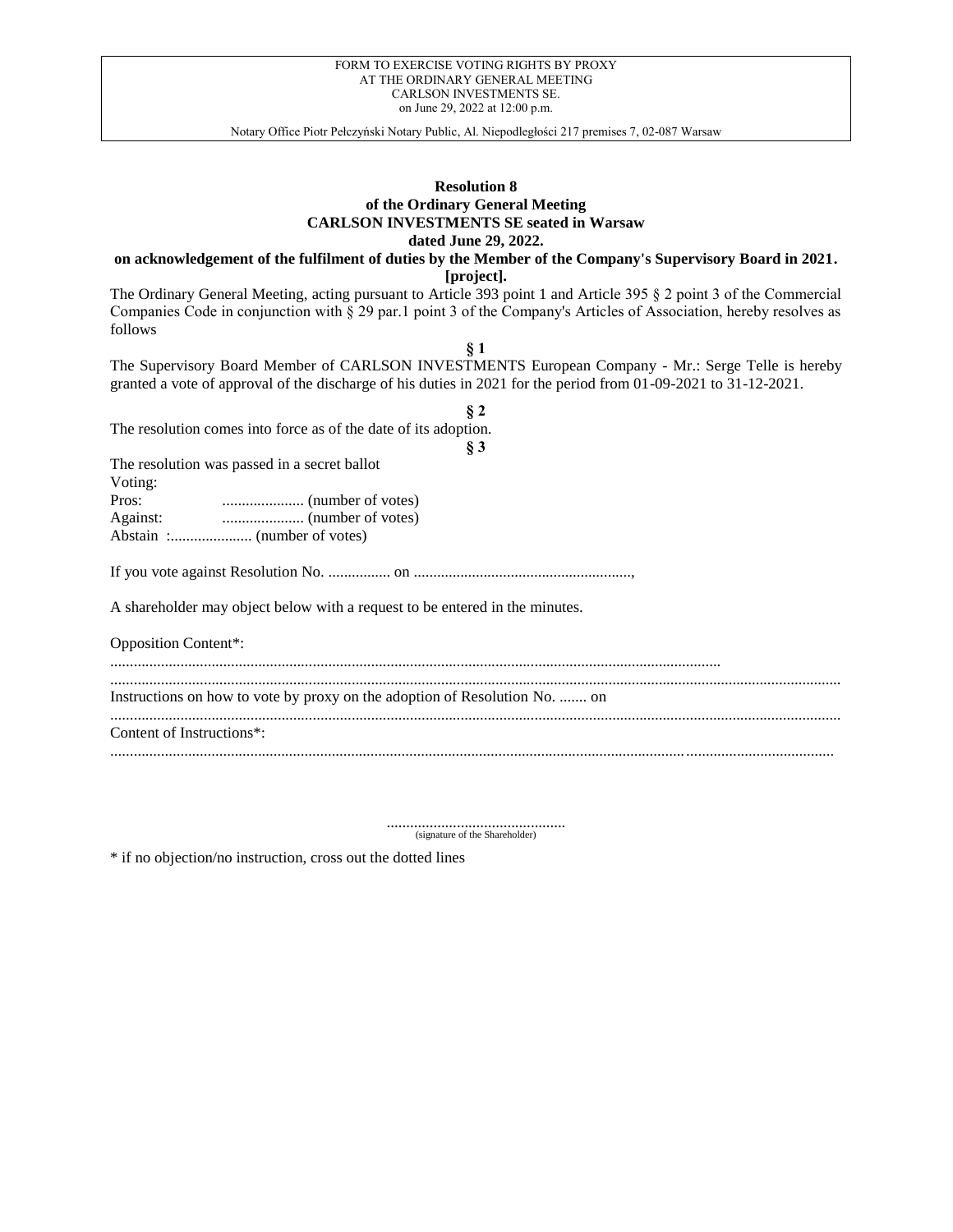| FORM TO EXERCISE VOTING RIGHTS BY PROXY |
|-----------------------------------------|
| AT THE ORDINARY GENERAL MEETING         |
| CARLSON INVESTMENTS SE                  |
| on June 29, 2022 at 12:00 p.m.          |

### **Resolution 9 of the Ordinary General Meeting CARLSON INVESTMENTS SE seated in Warsaw dated June 29, 2022.**

**on acknowledgement of the fulfilment of duties by the Member of the Company's Supervisory Board in 2021. [draft].**

The Ordinary General Meeting, acting pursuant to Article 393 point 1 and Article 395 § 2 point 3 of the Commercial Companies Code in conjunction with § 29 par.1 point 3 of the Company's Articles of Association, hereby resolves as follows

**§ 1** Mr. Łukasz Marczuk, Member of the Supervisory Board of CARLSON INVESTMENTS European Company, hereby is granted a vote of approval of his duties performed in the year 2021 for the period from 01-01-2021 to 31- 12-2021**.**

| $\S 2$                                                                      |
|-----------------------------------------------------------------------------|
| The resolution comes into force as of the date of its adoption.             |
| § 3                                                                         |
| The resolution was passed in a secret ballot                                |
| Voting:                                                                     |
|                                                                             |
|                                                                             |
|                                                                             |
| A shareholder may object below with a request to be entered in the minutes. |
| <b>Opposition Content*:</b>                                                 |
| Instructions on how to vote by proxy on the adoption of Resolution No.  on  |
| Content of Instructions <sup>*</sup> :                                      |
|                                                                             |

.............................................. (signature of the Shareholder)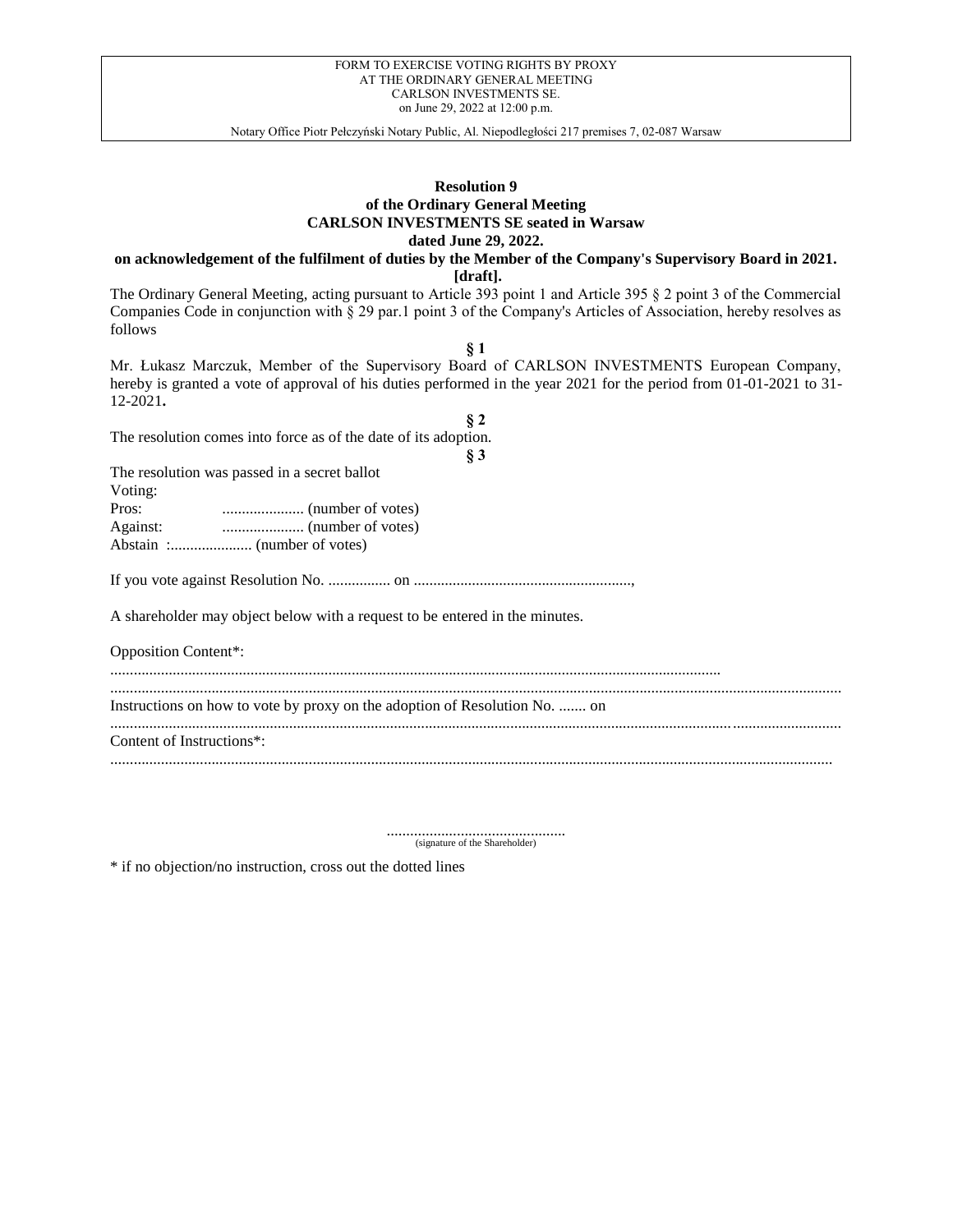Notary Office Piotr Pełczyński Notary Public, Al. Niepodległości 217 premises 7, 02-087 Warsaw

# **Resolution 10 of the Ordinary General Meeting CARLSON INVESTMENTS SE seated in Warsaw dated June 29, 2022.**

**on acknowledgement of the fulfilment of duties by the Member of the Company's Supervisory Board in 2021.**

**[draft].**

The Ordinary General Meeting, acting pursuant to Article 393 point 1 and Article 395 § 2 point 3 of the Commercial Companies Code in conjunction with § 29 par.1 point 3 of the Company's Articles of Association, hereby resolves as follows

| § 1                                                                                         |
|---------------------------------------------------------------------------------------------|
| The Supervisory Board Member of CARLSON INVESTMENTS European Company - Ms: Kinga Dębicka,   |
| acknowledges the fulfilment of duties in 2021 for the period from 01-01-2021 to 31-12-2021. |
| $\S 2$                                                                                      |
| The resolution comes into force as of the date of its adoption.                             |
| $\S 3$                                                                                      |
|                                                                                             |
| The resolution was passed in a secret ballot                                                |
| Voting:                                                                                     |
|                                                                                             |
|                                                                                             |
|                                                                                             |
|                                                                                             |
|                                                                                             |
|                                                                                             |
| A shareholder may object below with a request to be entered in the minutes.                 |
|                                                                                             |
|                                                                                             |
| <b>Opposition Content*:</b>                                                                 |
|                                                                                             |
|                                                                                             |
| Instructions on how to vote by proxy on the adoption of Resolution No.  on                  |
|                                                                                             |
| Content of Instructions <sup>*</sup> :                                                      |
|                                                                                             |
|                                                                                             |

.............................................. (signature of the Shareholder)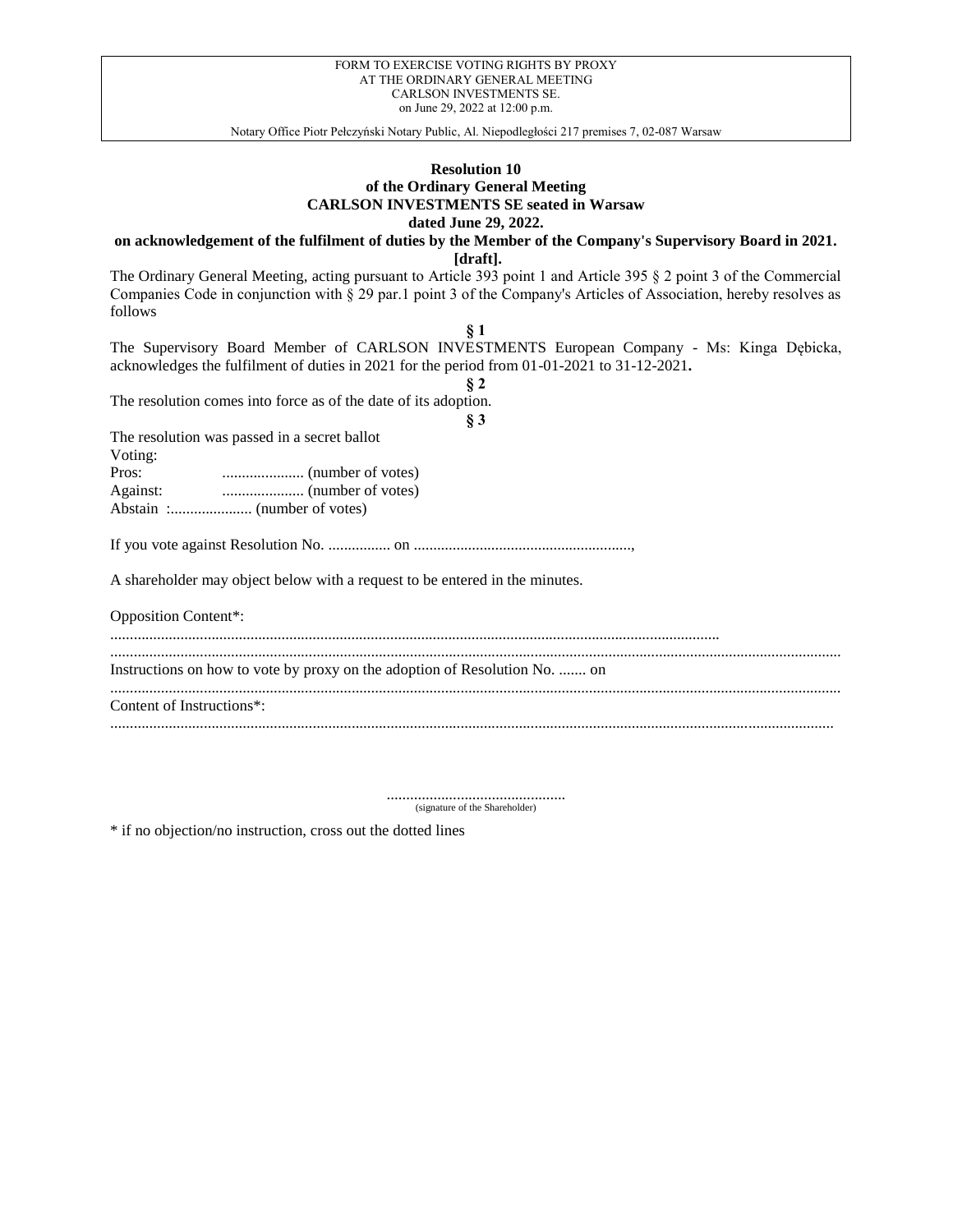# **Resolution 11 of the Ordinary General Meeting CARLSON INVESTMENTS SE seated in Warsaw dated June 29, 2022.**

**on acknowledgement of the fulfilment of duties by the Member of the Company's Supervisory Board in 2021.**

**[draft].**

The Ordinary General Meeting, acting pursuant to Article 393 point 1 and Article 395 § 2 point 3 of the Commercial Companies Code in conjunction with § 29 par.1 point 3 of the Company's Articles of Association, hereby resolves as follows

**§ 1**

Mr. Damian Goryszewski, Member of the Supervisory Board of CARLSON INVESTMENTS European Company, is hereby granted a vote of approval of the discharge of his duties in 2021 for the period from 31-03-2021 to 31-12- 2021.

The resolution comes into force as of the date of its adoption.

| ۰.<br>$\overline{\phantom{a}}$ |
|--------------------------------|

**§ 2**

The resolution was passed in a secret ballot

Voting:

Pros: ..................... (number of votes) Against: ..................... (number of votes) Abstain :..................... (number of votes)

If you vote against Resolution No. ................ on ........................................................,

A shareholder may object below with a request to be entered in the minutes.

Opposition Content\*:

.............................................................................................................................................................

Instructions on how to vote by proxy on the adoption of Resolution No. ....... on

............................................................................................................................................................................................ Content of Instructions\*:

..........................................................................................................................................................................................

............................................................................................................................................................................................

.............................................. (signature of the Shareholder)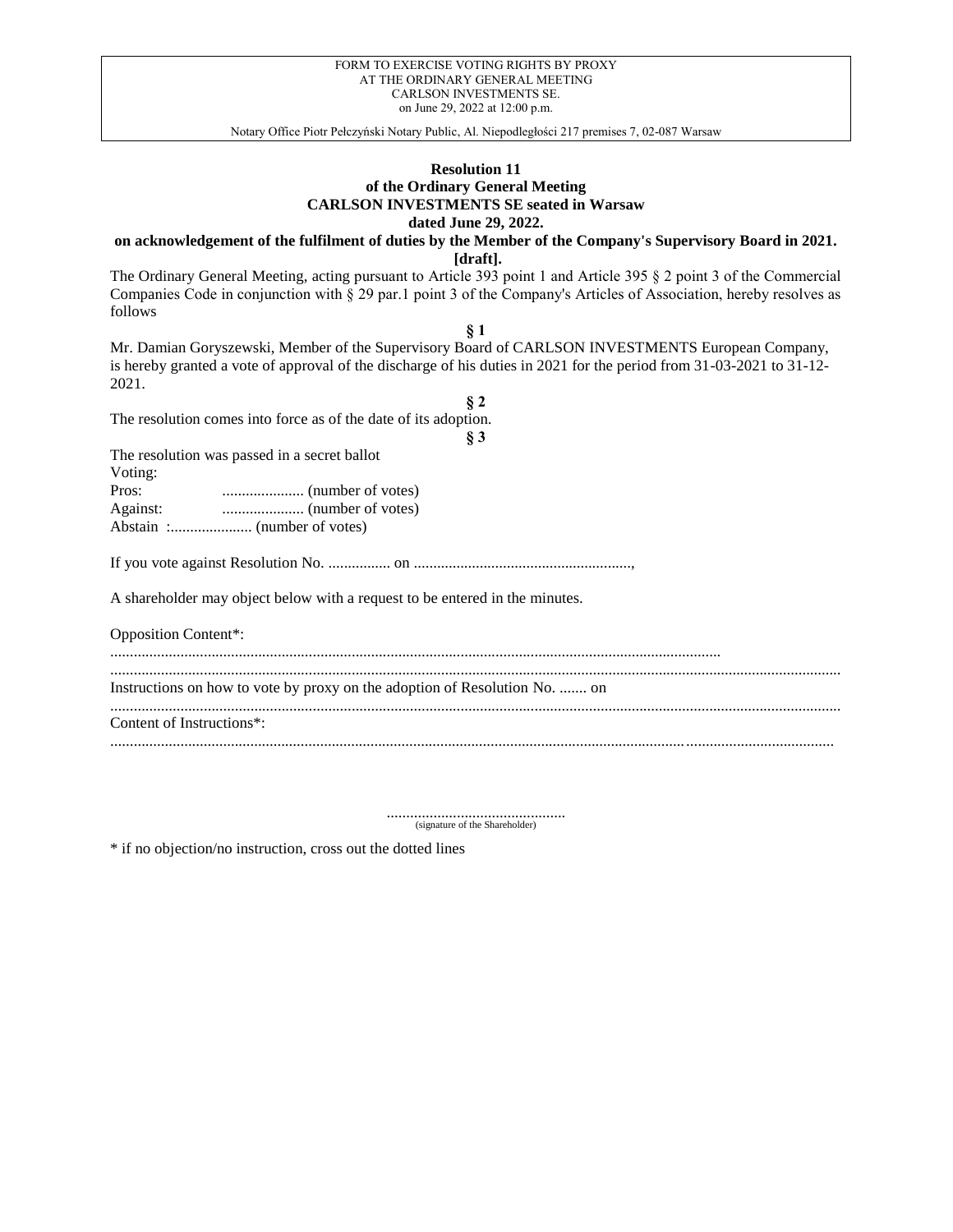Notary Office Piotr Pełczyński Notary Public, Al. Niepodległości 217 premises 7, 02-087 Warsaw

# **Resolution 12 of the Ordinary General Meeting CARLSON INVESTMENTS SE seated in Warsaw dated June 29, 2022.**

**on acknowledgement of the fulfilment of duties by the Member of the Company's Supervisory Board in 2021.**

**[draft].**

The Ordinary General Meeting, acting pursuant to Article 393 point 1 and Article 395 § 2 point 3 of the Commercial Companies Code in conjunction with § 29 par.1 point 3 of the Company's Articles of Association, hereby resolves as follows

| 81                                                                                              |
|-------------------------------------------------------------------------------------------------|
| The Supervisory Board Member of CARLSON INVESTMENTS European Company - Ms: Penelope Hope,       |
| acknowledges the fulfilment of her duties in 2021 for the period from 01.09.2021 to 31.12.2021. |
| § 2                                                                                             |
| The resolution comes into force as of the date of its adoption.                                 |
| § 3                                                                                             |
| The resolution was passed in a secret ballot                                                    |
| Voting:                                                                                         |
| Pros:                                                                                           |
|                                                                                                 |
|                                                                                                 |
|                                                                                                 |
| A shareholder may object below with a request to be entered in the minutes.                     |
| <b>Opposition Content*:</b>                                                                     |
|                                                                                                 |
| Instructions on how to vote by proxy on the adoption of Resolution No.  on                      |
| Content of Instructions*:                                                                       |
|                                                                                                 |

.............................................. (signature of the Shareholder)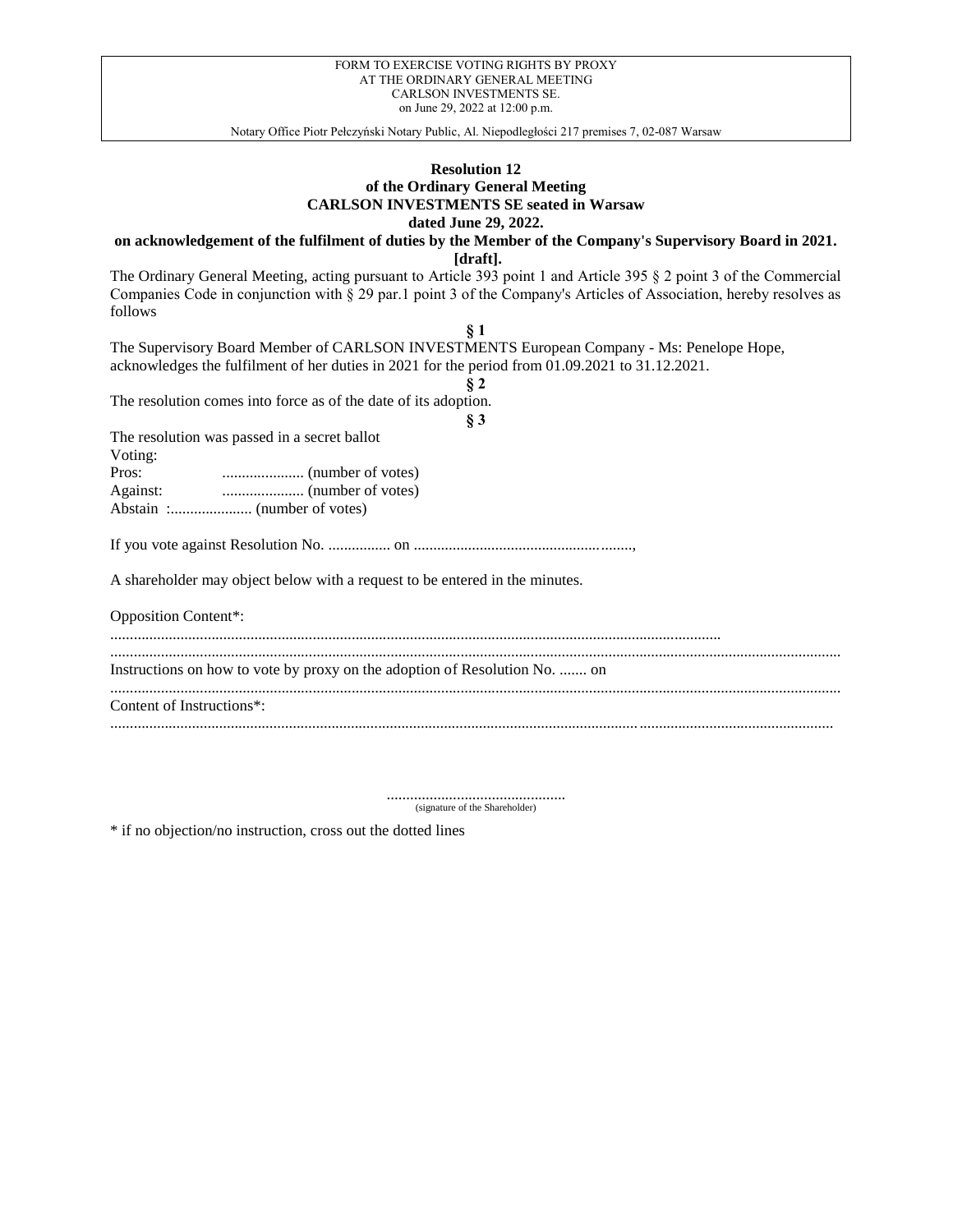Notary Office Piotr Pełczyński Notary Public, Al. Niepodległości 217 premises 7, 02-087 Warsaw

# **Resolution 13 of the Ordinary General Meeting CARLSON INVESTMENTS SE seated in Warsaw dated June 29, 2022.**

**on acknowledgement of the fulfilment of duties by the Member of the Company's Supervisory Board in 2021. [project].**

The Ordinary General Meeting, acting pursuant to Article 393 point 1 and Article 395 § 2 point 3 of the Commercial Companies Code in conjunction with § 29 par.1 point 3 of the Company's Articles of Association, hereby resolves as follows

| § 1                                                                                                                                                                            |
|--------------------------------------------------------------------------------------------------------------------------------------------------------------------------------|
| The Supervisory Board Member of CARLSON INVESTMENTS European Company - Ms: Silvia Andriotto, for the<br>period from 01.09.2021 to 31.12.2021, discharge of her duties in 2021. |
| $\S 2$                                                                                                                                                                         |
| The resolution comes into force upon its adoption.                                                                                                                             |
| § 3                                                                                                                                                                            |
| The resolution was passed by secret ballot.                                                                                                                                    |
| Voting:                                                                                                                                                                        |
| $\ldots$ (number of votes)<br>Pros:                                                                                                                                            |
|                                                                                                                                                                                |
|                                                                                                                                                                                |
|                                                                                                                                                                                |
| A shareholder may object below with a request to be entered in the minutes.                                                                                                    |
| <b>Opposition Content*:</b>                                                                                                                                                    |
|                                                                                                                                                                                |
| Instructions on how to vote by proxy on the adoption of Resolution No.  on                                                                                                     |
| Content of Instructions*:                                                                                                                                                      |

.............................................. (signature of the Shareholder)

..........................................................................................................................................................................................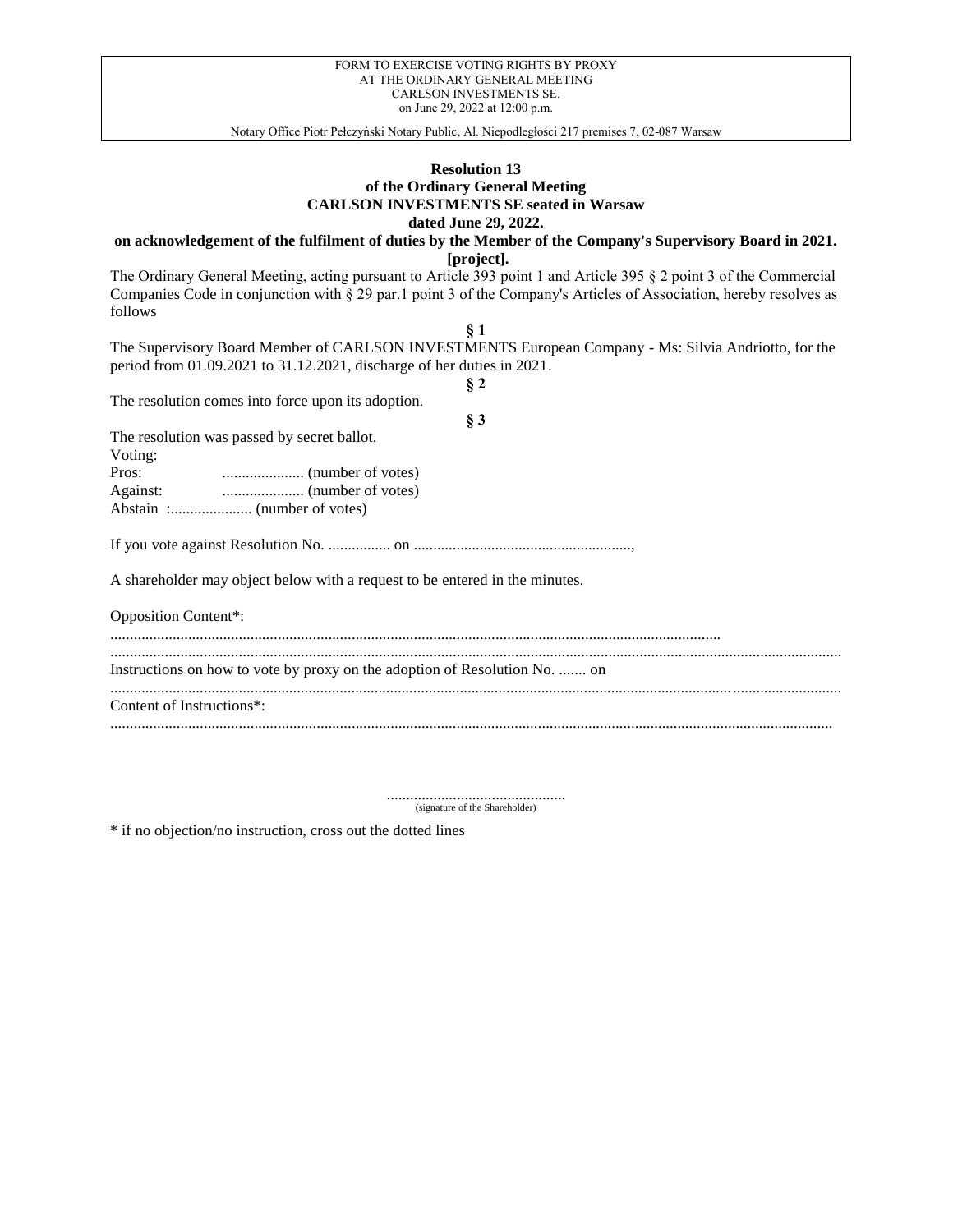| FORM TO EXERCISE VOTING RIGHTS BY PROXY |
|-----------------------------------------|
| AT THE ORDINARY GENERAL MEETING         |
| <b>CARLSON INVESTMENTS SE.</b>          |
| on June 29, 2022 at 12:00 p.m.          |

# **Resolution 14 of the Ordinary General Meeting CARLSON INVESTMENTS SE seated in Warsaw dated June 29, 2022.**

**on acknowledgement of the fulfilment of duties by the Member of the Company's Supervisory Board in 2021.**

**[project].**

The Ordinary General Meeting, acting pursuant to Article 393 point 1 and Article 395 § 2 point 3 of the Commercial Companies Code in conjunction with § 29 par.1 point 3 of the Company's Articles of Association, hereby resolves as follows **§ 1**

| The fulfilment of duties by the Member of the Supervisory Board of CARLSON INVESTMENTS European             |
|-------------------------------------------------------------------------------------------------------------|
| Company - Ms. Isabelle Peeters in 2021 for the period from 01.09.2021 to 31.12.2021 is hereby acknowledged. |
| $\S 2$                                                                                                      |
| The resolution comes into force as of the date of its adoption.                                             |
|                                                                                                             |
| $\S 3$                                                                                                      |
| The resolution was passed in a secret ballot                                                                |
| Voting:                                                                                                     |
|                                                                                                             |
|                                                                                                             |
|                                                                                                             |
|                                                                                                             |
|                                                                                                             |
| A shareholder may object below with a request to be entered in the minutes.                                 |
| <b>Opposition Content*:</b>                                                                                 |
| Instructions on how to vote by proxy on the adoption of Resolution No.  on                                  |
|                                                                                                             |
| Content of Instructions <sup>*</sup> :                                                                      |
|                                                                                                             |

.............................................. (signature of the Shareholder)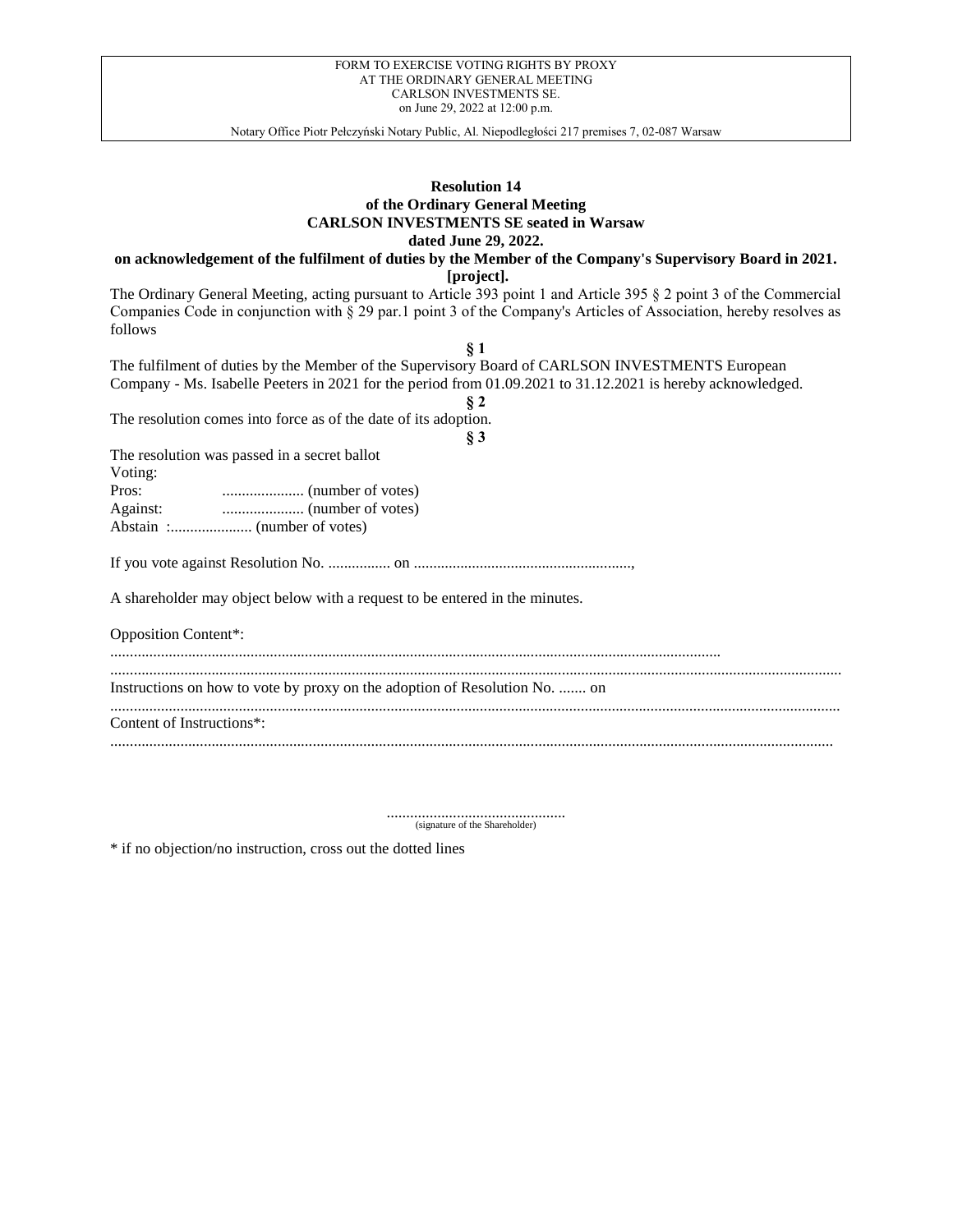Notary Office Piotr Pełczyński Notary Public, Al. Niepodległości 217 premises 7, 02-087 Warsaw

# **Resolution 15 of the Ordinary General Meeting CARLSON INVESTMENTS SE seated in Warsaw dated June 29, 2022.**

**on acknowledgement of the fulfilment of duties by the Member of the Company's Supervisory Board in 2021.**

**[draft].**

The Ordinary General Meeting, acting pursuant to Article 393 point 1 and Article 395 § 2 point 3 of the Commercial Companies Code in conjunction with § 29 par.1 point 3 of the Company's Articles of Association, hereby resolves as follows

| The Supervisory Board Member of CARLSON INVESTMENTS European Company - Ms: Violetta Vrublevskaya, |
|---------------------------------------------------------------------------------------------------|
| discharge of her duties in 2021 for the period from $01.09.2021$ to $31.12.2021$ .                |
|                                                                                                   |
| The resolution comes into force as of the date of its adoption.                                   |
|                                                                                                   |
| $\sim$                                                                                            |

The resolution was passed in a secret ballot  $V_{\alpha t}$ :

| VOUNG:   |  |
|----------|--|
| Pros:    |  |
| Against: |  |
|          |  |

If you vote against Resolution No. ................ on ........................................................,

A shareholder may object below with a request to be entered in the minutes.

Opposition Content\*:

............................................................................................................................................................. ............................................................................................................................................................................................ Instructions on how to vote by proxy on the adoption of Resolution No. ....... on

............................................................................................................................................................................................

Content of Instructions\*:

.............................................. (signature of the Shareholder)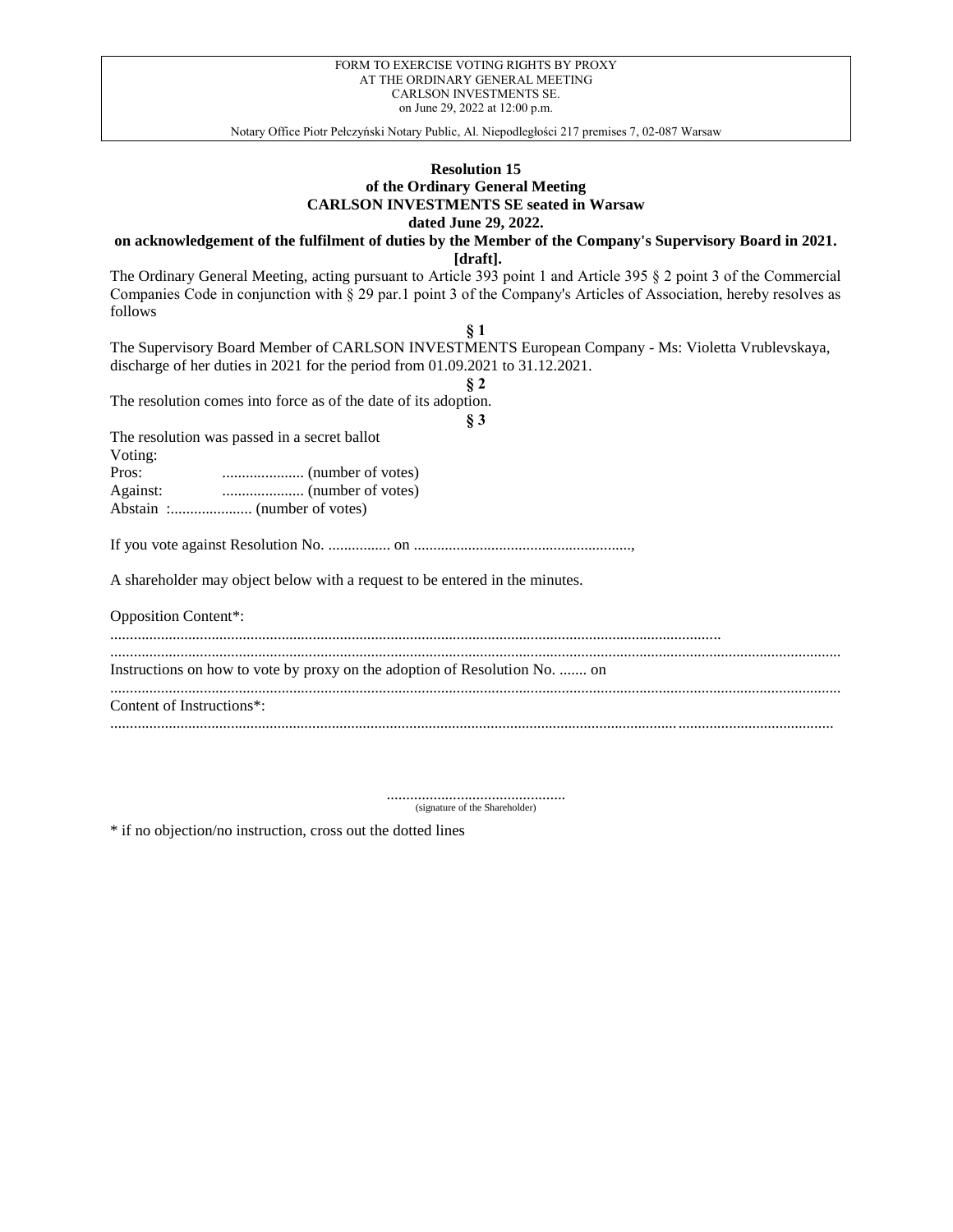Notary Office Piotr Pełczyński Notary Public, Al. Niepodległości 217 premises 7, 02-087 Warsaw

# **Resolution 16 of the Ordinary General Meeting CARLSON INVESTMENTS SE seated in Warsaw dated June 29, 2022.**

**on acknowledgement of the fulfilment of duties by the Member of the Company's Supervisory Board in 2021.**

**[draft].**

The Ordinary General Meeting, acting pursuant to Article 393 point 1 and Article 395 § 2 point 3 of the Commercial Companies Code in conjunction with § 29 par.1 point 3 of the Company's Articles of Association, hereby resolves as follows

**§ 1**

Mr. Paweł Szewczyk, Member of the Supervisory Board of CARLSON INVESTMENTS European Company, hereby is granted a vote of approval of his duties performed in the year 2021 for the period from 01.01.2021 to 01.09.2021.

The resolution comes into force as of the date of its adoption.

| I<br>۰.<br>$\overline{\phantom{a}}$ |
|-------------------------------------|

**§ 2**

The resolution was passed in a secret ballot

Voting:

Pros: ..................... (number of votes) Against: ..................... (number of votes) Abstain :..................... (number of votes)

If you vote against Resolution No. ................ on ........................................................,

A shareholder may object below with a request to be entered in the minutes.

Opposition Content\*:

.............................................................................................................................................................

Instructions on how to vote by proxy on the adoption of Resolution No. ....... on

............................................................................................................................................................................................ Content of Instructions\*:

..........................................................................................................................................................................................

............................................................................................................................................................................................

.............................................. (signature of the Shareholder)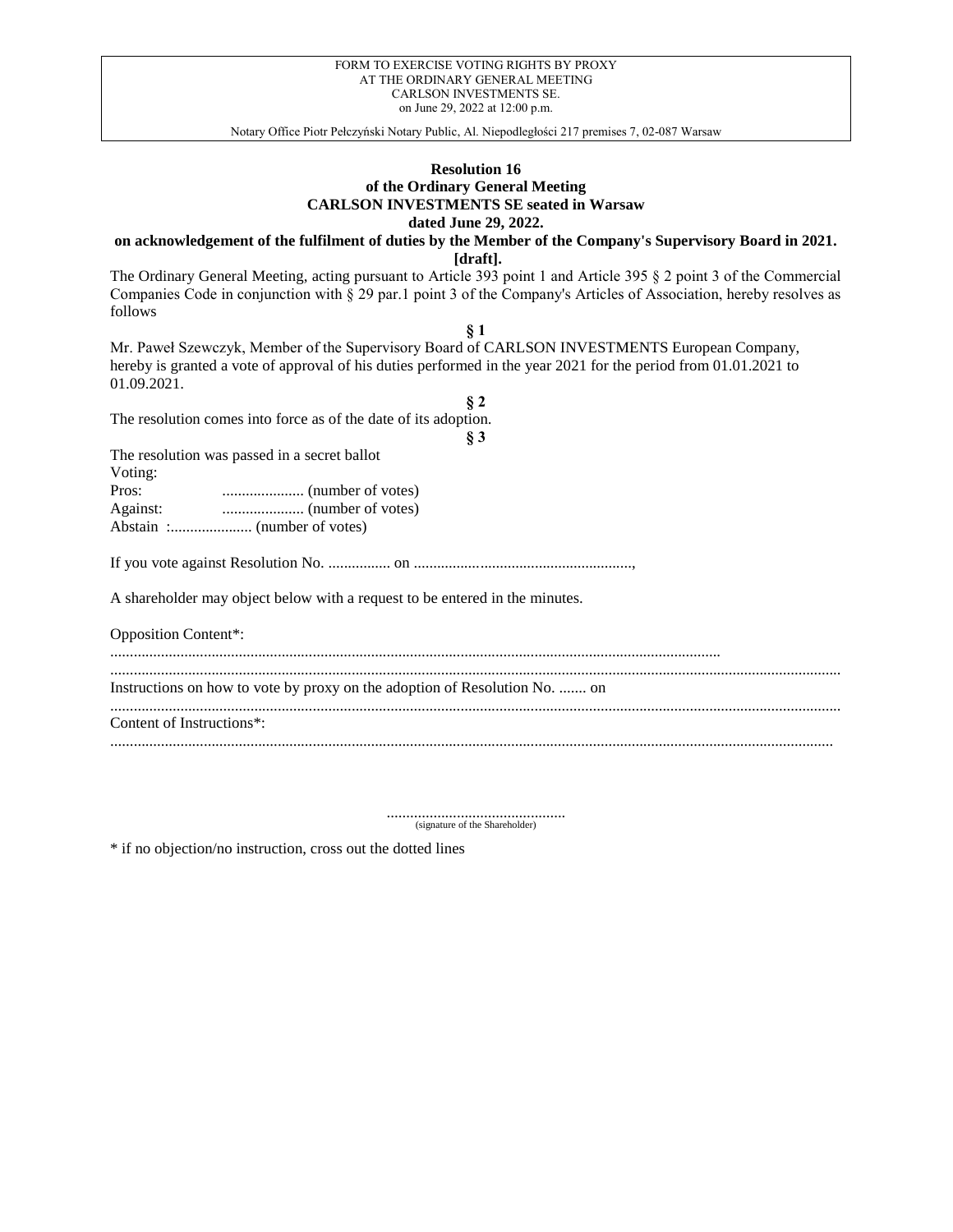### **Resolution 17 of the Ordinary General Meeting CARLSON INVESTMENTS SE seated in Warsaw dated June 29, 2022.**

**on acknowledgement of the fulfilment of duties by the Member of the Company's Supervisory Board in 2021.**

**[project].**

The Ordinary General Meeting, acting pursuant to Article 393 point 1 and Article 395 § 2 point 3 of the Commercial Companies Code in conjunction with § 29 par.1 point 3 of the Company's Articles of Association, hereby resolves as follows

**§ 1** Mr. Grzegorz Kubica, Member of the Supervisory Board of CARLSON INVESTMENTS European Company, hereby is granted a vote of approval of his duties performed in the year 2021 for the period from 01.01.2021 to 01.09.2021.

**§ 2** The resolution comes into force as of the date of its adoption.

**§ 3**

The resolution was passed in a secret ballot

| Voting: |  |
|---------|--|
|---------|--|

| Pros:    |  |
|----------|--|
| Against: |  |
|          |  |

If you vote against Resolution No. ................ on ........................................................,

A shareholder may object below with a request to be entered in the minutes.

Opposition Content\*:

............................................................................................................................................................................................ Instructions on how to vote by proxy on the adoption of Resolution No. ....... on

.............................................................................................................................................................

............................................................................................................................................................................................ Content of Instructions\*:

.............................................. (signature of the Shareholder)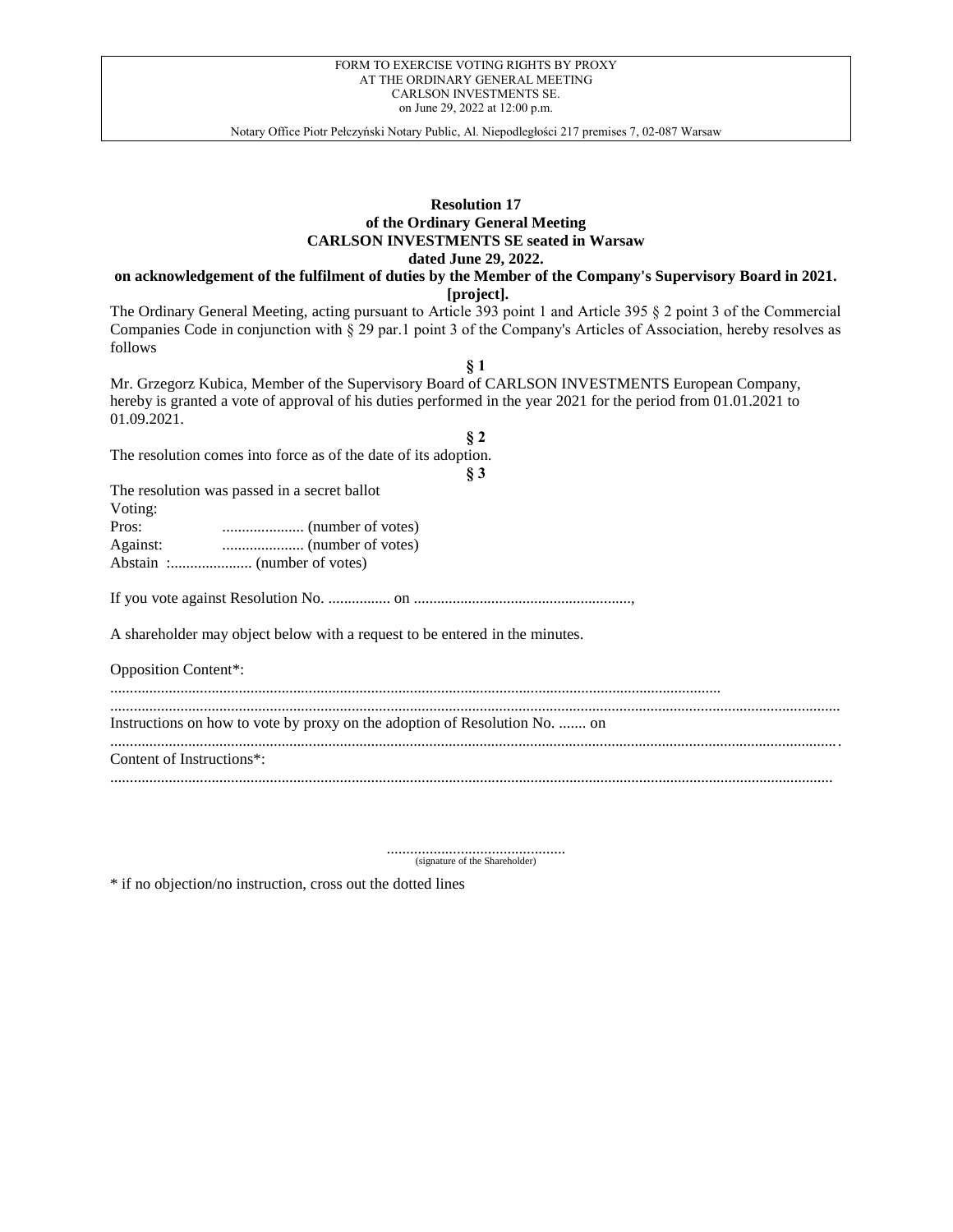Notary Office Piotr Pełczyński Notary Public, Al. Niepodległości 217 premises 7, 02-087 Warsaw

# **Resolution 18 of the Ordinary General Meeting CARLSON INVESTMENTS SE seated in Warsaw dated June 29, 2022.**

**on acknowledgement of the fulfilment of duties by the Member of the Company's Supervisory Board in 2021. [project].**

The Ordinary General Meeting, acting pursuant to Article 393 point 1 and Article 395 § 2 point 3 of the Commercial Companies Code in conjunction with § 29 par.1 point 3 of the Company's Articles of Association, hereby resolves as follows

**§ 1** Mr. Wojciech Przybyła, Member of the Supervisory Board of CARLSON INVESTMENTS European Company, hereby is granted a vote of approval of his duties performed in the year 2021 for the period from 01.01.2021 to 02.03.2021.

**§ 2** The resolution comes into force as of the date of its adoption.

**§ 3**

The resolution was passed in a secret ballot Voting: Pros: ..................... (number of votes) Against: ..................... (number of votes)

Abstain :..................... (number of votes)

If you vote against Resolution No. ................ on ........................................................,

A shareholder may object below with a request to be entered in the minutes.

Opposition Content\*:

............................................................................................................................................................................................ Instructions on how to vote by proxy on the adoption of Resolution No. ....... on

............................................................................................................................................................................................

..........................................................................................................................................................................................

Content of Instructions\*:

.............................................. (signature of the Shareholder)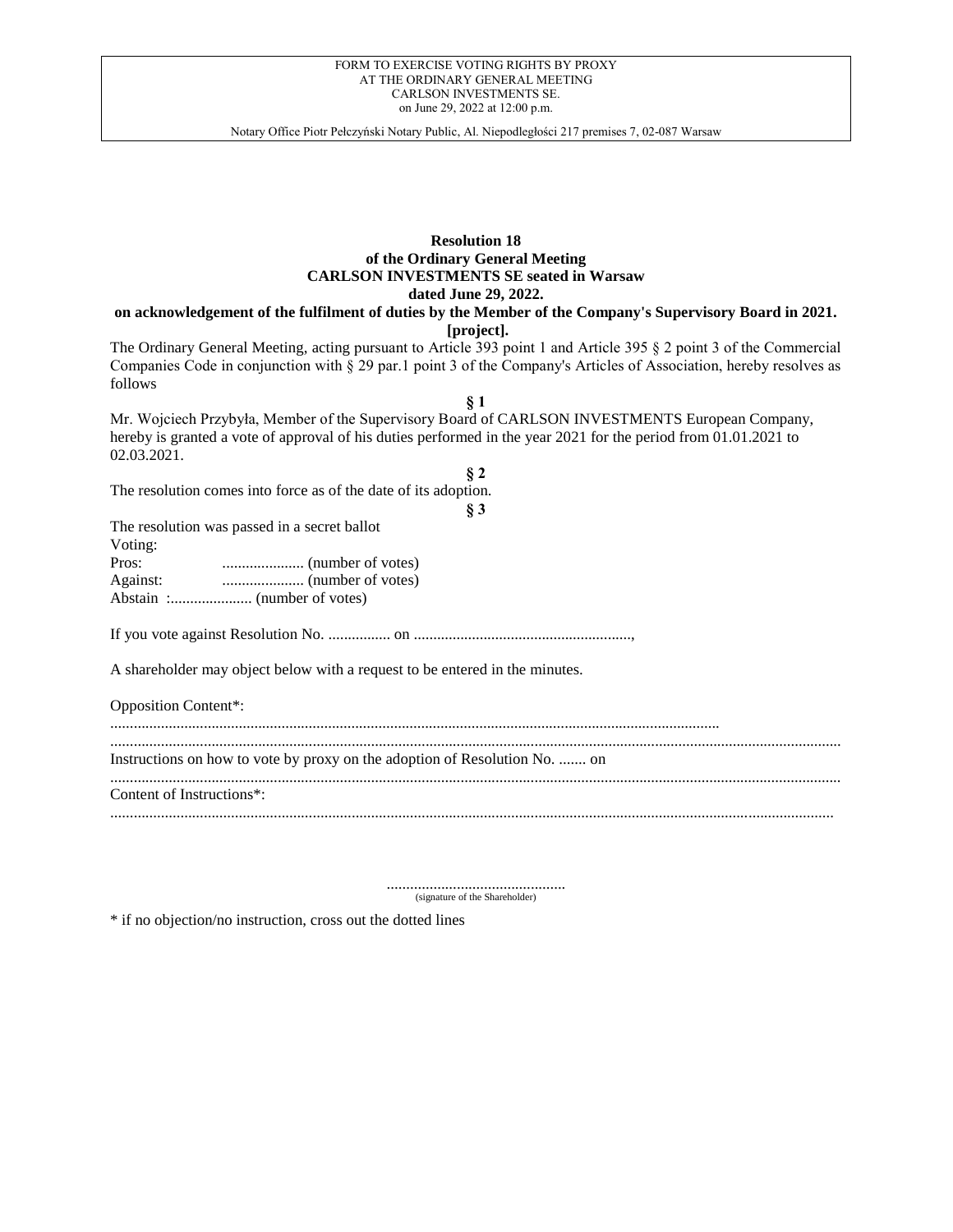Notary Office Piotr Pełczyński Notary Public, Al. Niepodległości 217 premises 7, 02-087 Warsaw

### **Resolution 19 of the Ordinary General Meeting CARLSON INVESTMENTS SE seated in Warsaw dated June 29, 2022.**

# **on increasing the Company's share capital, on depriving shareholders of pre-emptive rights and on amending the Company's Articles of Association**

# **[draft].**

Acting pursuant to art. 431 § 1, § 2 point 1), § 3a, § 6 and § 7 in connection with art. 432 in connection with art. 433 § 1 and 2 in connection with art. 430 § 1 and 5 and in connection with art. 310 § 2 of the Commercial Companies Code, in connection with § 29 par. 1 point 5) and point 6) of the Company Statute, the Annual General Meeting decides as follows

### **§ 1**

1. the Company's share capital shall be increased by an amount not less than EUR 500,000.00 (five hundred thousand euro and 00/100) and not more than EUR 2,000,000.00 (two million euro and 00/100), by issuing not less than 595,239 (five hundred and ninety-five thousand two hundred and thirty-nine) and not more than 2.380,952 (two million three hundred and eighty thousand nine hundred and fifty-two) series T shares, numbered successively from T 0,000,001 to 2,380,952, with a par value of EUR 0.84 (in words: eighty-four euro cents) per share ("Series T Shares").

Series T shares shall be ordinary bearer shares. No special rights shall be attached to Series T Shares.

Series T shares may be covered with cash or non-cash contributions.

Series T Shares shall be offered in a private placement, within the meaning of Article 431 § 2 item 1) of the Polish Commercial Companies Code, by means of tenders by the Company to subscribe for Series T Shares to no more than 149 (one hundred and forty-nine) designated addressees, who shall be indicated by the Company's Management Board in a resolution.

5. written acceptance of the offers to take up Series T Shares and execution of the agreements to take up Series T Shares shall take place within 6 (six) months from the date of passing this Resolution. The share capital increase shall come into effect if Series T Shares with the total par value of EUR 500,000.00 (five hundred thousand euro and 00/100) are duly subscribed for.

The date of making the contributions for Series T Shares shall be determined by the Company's Management Board in a resolution.

7 Series T Shares shall be subject to mandatory dematerialization and therefore, by operation of law, may not be issued in the form of documents and may not be issued in collective share certificates.

The issue price of Series T Shares shall be determined by a resolution of the Company's Management Board. 9 Series T Shares shall participate in dividends on the following terms:

a) Series T Shares first recorded in the Shareholders' Register in a given financial year, at the latest up to and including the dividend date set by the Company's General Meeting, shall participate in profit distribution starting from the first day of the financial year preceding the financial year in which Series T Shares were recorded in the Shareholders' Register;

b) Series T Shares first recorded in the Shareholders' Register in a given financial year, after the dividend date established by the General Meeting of the Company, shall participate in profit distribution starting from the first day of the financial year in which Series T Shares were recorded in the Shareholders' Register.

**§ 2**

The Ordinary General Meeting acknowledges and accepts the conclusions of the written opinion of the Company's Management Board justifying the reasons for depriving the Company's shareholders of their entire pre-emptive rights to Series T Shares.

In the Company's interest, its existing shareholders shall be entirely deprived of pre-emptive rights to Series T Shares.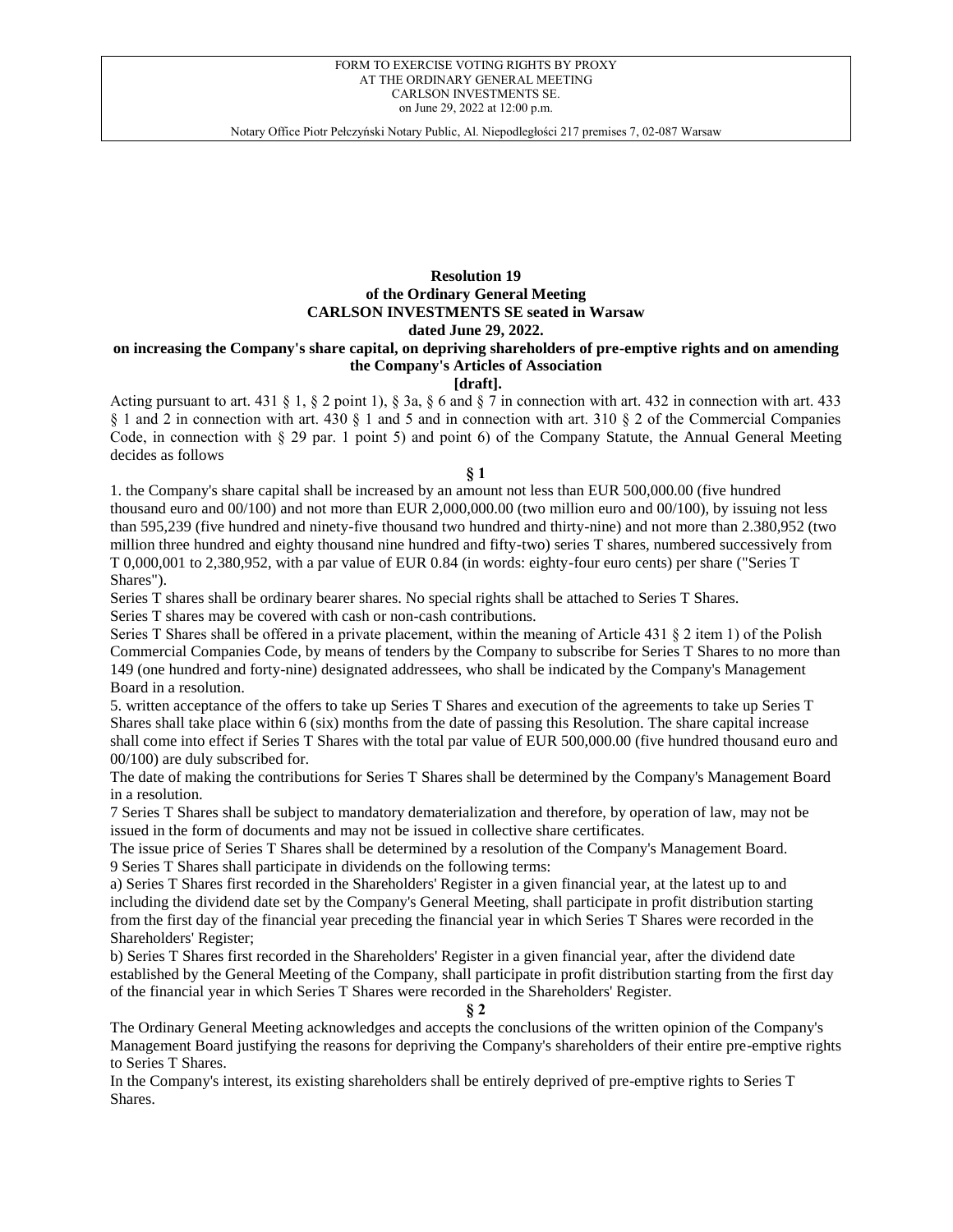**§ 3**

In connection with the increase of the share capital of the Company, pursuant to § 1 of this resolution, the Articles of Association of the Company shall be amended by giving new wording to § 6 of the Articles of Association:

### *"SHARE CAPITAL, AUTHORIZED CAPITAL, REDEMPTION OF COMPANY SHARES § 6*

*The share capital of the Company shall be not less than EURO 7,182,783.80 (seven million one hundred eighty two thousand seven hundred eighty three EURO 80/100) and not more than EURO 8,682,783.80 (eight million six hundred eighty two thousand seven hundred eighty three EURO 80/100) and shall be divided into the following shares:*

*(2) The shares listed in paragraph (1) shall consist of the following shares:*

*a) 5,100 (in words: five hundred thousand one hundred) series "A" bearer shares of nominal value EUR 0.84 (in words: eighty-four euro cents) each,*

*b) 7,500 (in words: seven thousand five hundred) series "B" bearer shares with a value of nominal value of EUR 0.84 (in words: eighty-four euro cents) each,*

*c) 12,500 (in words: twelve thousand five hundred) series "C" bearer shares with a value of nominal value of EUR 0.84 (in words: eighty-four euro cents) each,*

*d) 124,900 (in words: one hundred and twenty-four thousand nine hundred) series bearer shares*

*"D" with a nominal value of EUR 0.84 (in words: eighty-four euro cents) each,*

*e) 5,000 (five thousand) series "E" bearer shares with a nominal value of EUR 0.84 (in words: eighty-four euro cents) each,*

*f) 29,875 (twenty-nine thousand eight hundred and seventy-five) shares for*

*Series "F" bearer with a nominal value of EUR 0.84 (in words: eighty-four euro) cents) each,*

*g) 4,125 (four thousand one hundred and twenty-five) series "G" bearer shares with a value of nominal value of EUR 0.84 (in words: eighty-four euro cents) each,*

*h) 4,625 (four thousand six hundred and twenty-five) series "I" bearer shares with a value of nominal value of EUR 0.84 (in words: eighty-four euro cents) each,*

*i) 46,375 (forty six thousand three hundred seventy five) series bearer shares*

*"J" with a nominal value of EUR 0.84 (in words: eighty-four euro cents) each,*

*j) 460,000 (four hundred and sixty thousand) series "K" bearer shares with a value of nominal value of EUR 0.84 (in words: eighty-four euro cents) each,*

*k) 129,358 (one hundred twenty nine thousand three hundred fifty eight) shares for Series "L" bearer with a nominal value of EUR 0.84 (in words: eighty-four euro) cents) each,*

*l) 717,250 (seven hundred and seventeen thousand two hundred and fifty) bearer shares*

*Series M with a nominal value of EUR 0.84 (in words: eighty-four euro cents) each,*

*m) 1,223,500 (one million two hundred and twenty-three thousand five hundred) bearer shares*

*N" series with a par value of EUR 0.84 (in words: eighty four euro cents) each,*

*n) 2,499,999 (two million four hundred and ninety nine thousand nine hundred and ninety nine) shares for O series bearer with a nominal value of EUR 0.84 (in words: eighty-four euro) cents) each,*

*o) 250,000 (two hundred and fifty thousand) series "P" bearer shares with a value of nominal value of EUR 0.84 (in words: eighty-four euro cents) each,*

*p) 1,201,578 (one million two hundred and one thousand five hundred and seventy-eight) shares bearer series "R" of the nominal value of EUR 0.84 (in words: eighty four Euro cents) each,*

*r) 1,234,010 (one million two hundred and thirty-four thousand and ten) shares for S series bearer with a nominal value of EUR 0.84 (in words: eighty-four euro) cents) each,*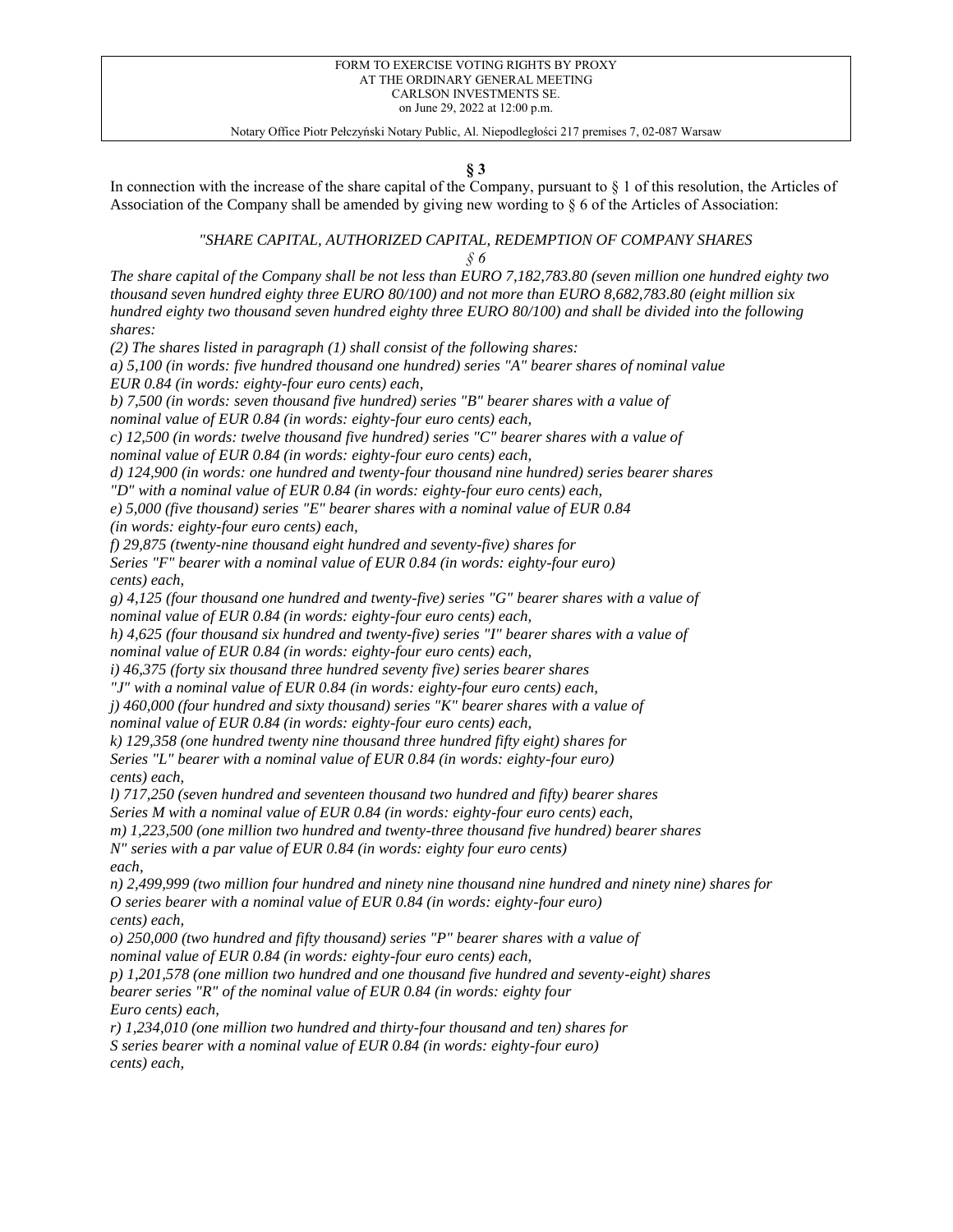Notary Office Piotr Pełczyński Notary Public, Al. Niepodległości 217 premises 7, 02-087 Warsaw

*s) not less than 595,239 (five hundred and ninety-five thousand two hundred and thirty-nine) and not more than 2,380,952 (two million three hundred and eighty thousand nine hundred and fifty-two) series "T" bearer shares with a nominal value of EUR 0.84 (eighty-four euro cents) each. ".*

**§ 4**

The Ordinary General Meeting of the Company resolves to apply for admission and introduction of Series T Shares to trading in the Alternative Trading System on the NewConnect market operated by the Warsaw Stock Exchange. ("WSE").

## **§ 5**

(1) In connection with the adopted increase in the Company's share capital and the adopted amendment to the Company's Articles of Association, the Board of Directors of the Company is hereby authorized and directed to perform all legal and factual acts necessary to carry out this part of this resolution in accordance with applicable laws, including, but not limited to

a) determine, by way of a resolution of the Management Board, the deadline [for making cash/non-cash contributions] for Series T Shares;

b) determine, by way of a resolution of the Management Board, the issue price of Series T Shares;

c) designate, by way of a resolution of the Management Board, not more than 149 addressees to whom the Company shall submit offers to acquire Series T Shares;

d) make offers to subscribe for Series T Shares to no more than 149 designated addressees, pursuant to Art. 431 § 2 item 1) of the Commercial Companies Code, on the terms and conditions set forth in this Resolution, and conclude with them agreements to subscribe for Series T Shares;

e) filing with the registry court a duly completed and paid-up application for the registration of the share capital increase and amendments to the Company's Articles of Association resulting from this resolution;

(f) to do all other actual and legal acts necessary to carry out the provisions of this Resolution.

2 In connection with the decision to apply for admission and introduction of Series T Shares to trading in the Alternative Trading System on the NewConnect market operated by the WSE and the obligation to dematerialize Series T Shares, the Company's Management Board is hereby authorized to perform all legal and factual acts necessary to execute this part of the resolution in accordance with the applicable laws, including in particular the following

a) take all actions necessary to dematerialize Series T Shares, including concluding an agreement with the National Depository for Securities (Krajowy Depozyt Papierów Wartościowych S.A.) on registration of Series T Shares in the deposit of securities;

b) take all actions necessary to introduce Series T Shares to trading in the Alternative Trading System on the NewConnect market operated by the WSE;

c) filing of any relevant applications or notifications to the Polish Financial Supervision Authority to the National Depository for Securities S.A. or to the WSE;

(d) to do all other actual and legal acts necessary to carry out the provisions of this Resolution.

**§ 6**

This resolution shall become effective upon registration in the National Court Register of the amendments to the Articles of Association adopted by virtue of this resolution of the Ordinary Shareholders' Meeting of June 29, 2022

**§ 7**

The resolution was adopted in an open ballot

Voting:

Pros: ..................... (number of votes) Against: ..................... (number of votes) Abstain :..................... (number of votes)

If you vote against Resolution No. ................ on ........................................................,

A shareholder may object below with a request to be entered in the minutes.

Opposition Content\*:

............................................................................................................................................................. ............................................................................................................................................................................................